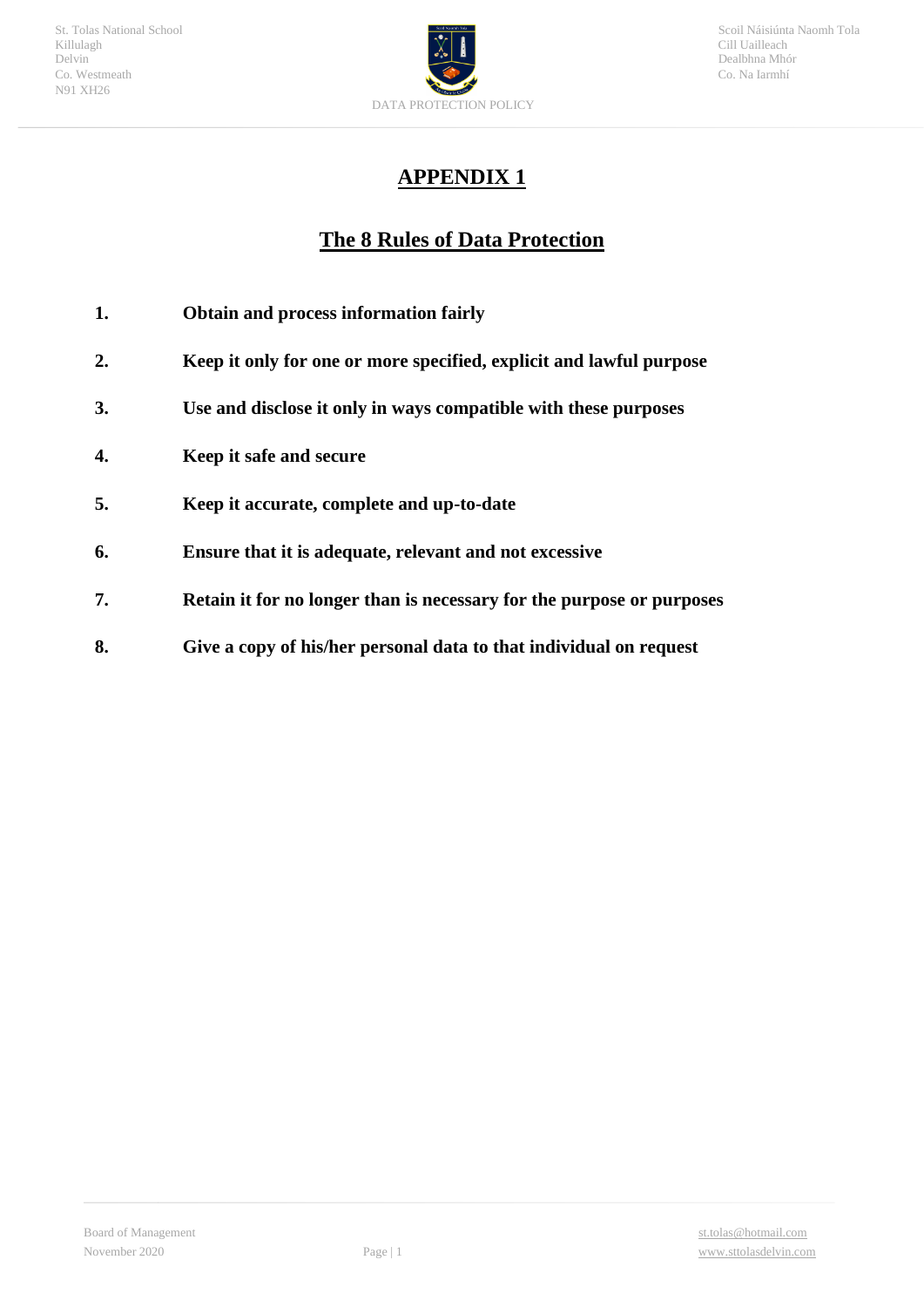

**Link to: [EU Data Protection Directive 95/46/EC](https://eur-lex.europa.eu/legal-content/EN/ALL/?uri=CELEX:31995L0046)**

### **Place your cursor over the link above, press ctrl and left click your mouse to follow the link.**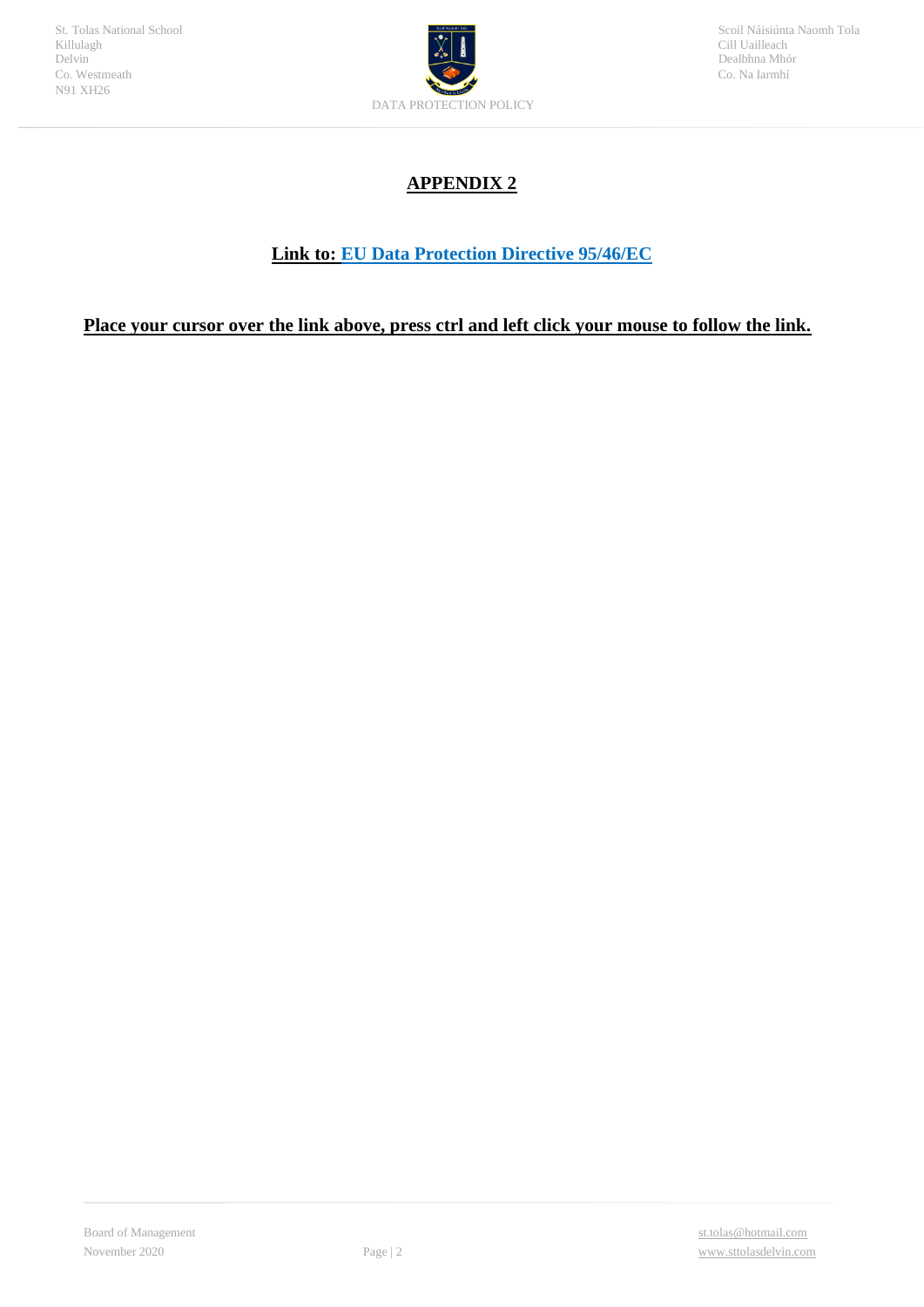

### **Your rights as a data subject**

- 1. Right to have your data processed in accordance with the Data Protection Acts to have your personal information obtained and processed fairly, kept securely and not unlawfully disclosed to others
- 2. Right to be informed to know the identity of the data controller and the purpose for obtaining your personal information
- 3. Right of access to get a copy of your personal information
- 4. Right of rectification or erasure to have your personal information corrected or deleted if inaccurate
- 5. Right to block certain uses to prevent your personal information being used for certain purposes
- 6. Right to have your name removed from a direct marketing list to stop unwanted mail
- 7. Right to object to stop some specific uses of your personal information
- 8. Employment rights not to be forced into accessing personal information for a prospective employer
- 9. Freedom from automated decision making to have a human input in the making of important decisions relating to you
- 10. Rights under Data Protection and Privacy in Telecommunications Regulations to prevent your phone directory entry details from being used for direct marketing purposes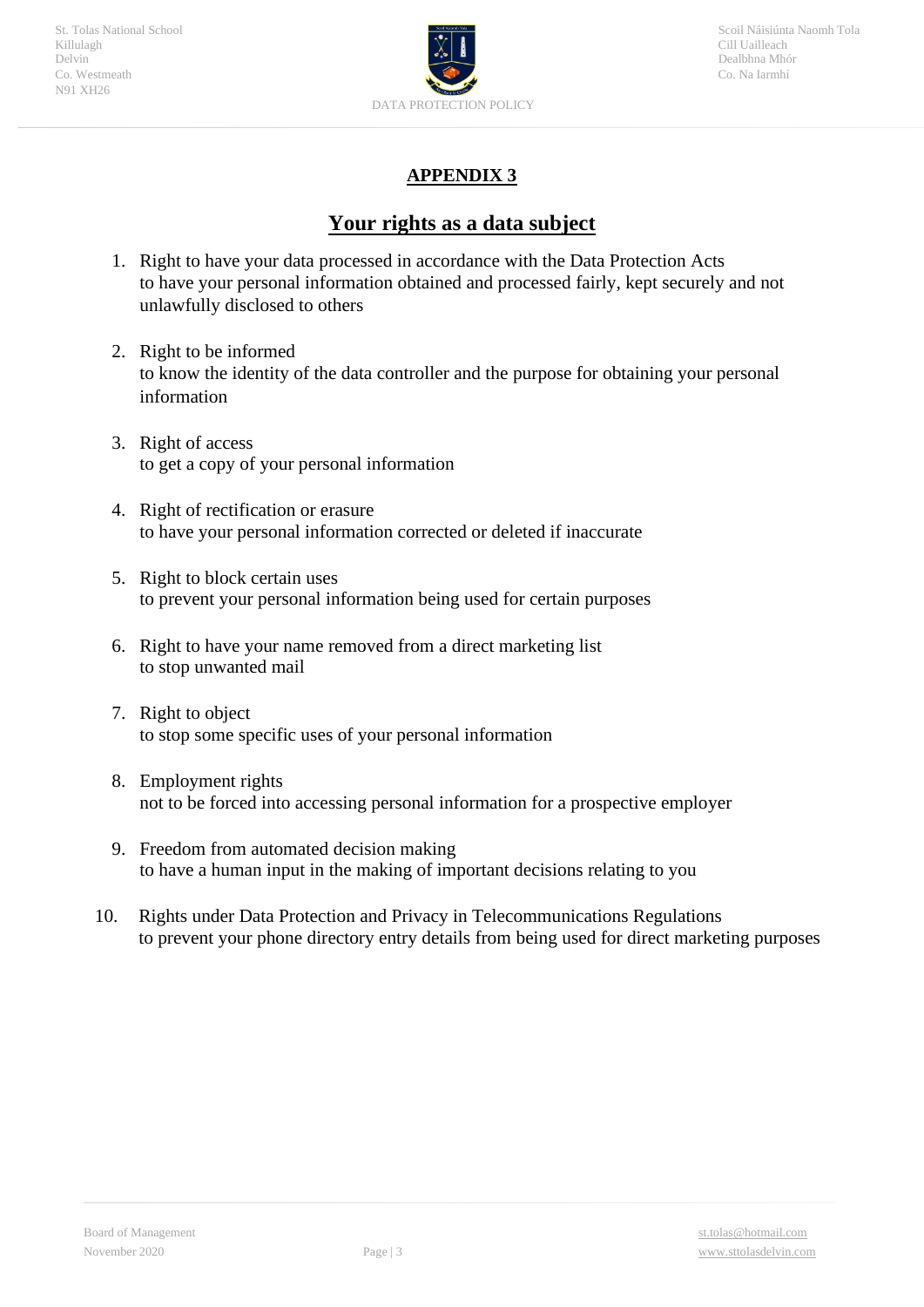

### **Fair Processing**

Fair Processing of personal data

Section 2A of the Acts details a number of conditions, at least one of which must be met, in order to demonstrate that personal data is being processed fairly. These conditions include that the data subject has consented to the processing, or that the processing is necessary for at least one of the following reasons:

- 1. The performance of a contract to which the data subject is party, or
- 2. In order to take steps at the request of the data subject prior to entering into a contract, or
- 3. In order to comply with a legal obligation (other than that imposed by contract), or
- 4. To prevent injury or other damage to the health of the data subject, or
- 5. To prevent serious loss or damage to the property of the data subject, or
- 6. To protect the vital interests of the data subject where the seeking of the consent of the data subject is likely to result in those interests being damaged, or
- 7. For the administration of justice, or
- 8. For the performance of a function conferred on by or under an enactment or,
- 9. For the performance of a function of the Government or a Minister of the Government, or
- 10. For the performance of any other function of a public nature performed in the public interest by a person, or
- 11. For the purpose of the legitimate interests pursued by a data controller except where the processing is unwarranted in any particular case by reason of prejudice to the fundamental rights and freedoms or legitimate interests of the data subject

Fair processing of sensitive personal data

If processing sensitive data, you must satisfy the requirements for processing personal data set out above along with at least one of the following conditions (set out in section 2B of the Acts):

- 1. The data subject has given explicit consent, or
- 2. The processing is necessary in order to exercise or perform a right or obligation which is conferred or imposed by law on the data controller in connection with employment, or
- 3. The processing is necessary to prevent injury or other damage to the health of the data subject or another person, or serious loss in respect of, or damage to, property or otherwise to protect the vital interests of the data subject or of another person in a case where consent cannot be given, or the data controller cannot reasonably be expected to obtain such consent, or
- 4. The processing is necessary to prevent injury to, or damage to the health of, another person, or serious loss in respect of or damage to, the property of another person, in a case where such consent has been unreasonably withheld, or
- 5. The processing is carried out by a not-for-profit organisation in respect of its members or other persons in regular contact with the organisation, or
- 6. The information being processed has been made public as a result of steps deliberately taken by the data subject, or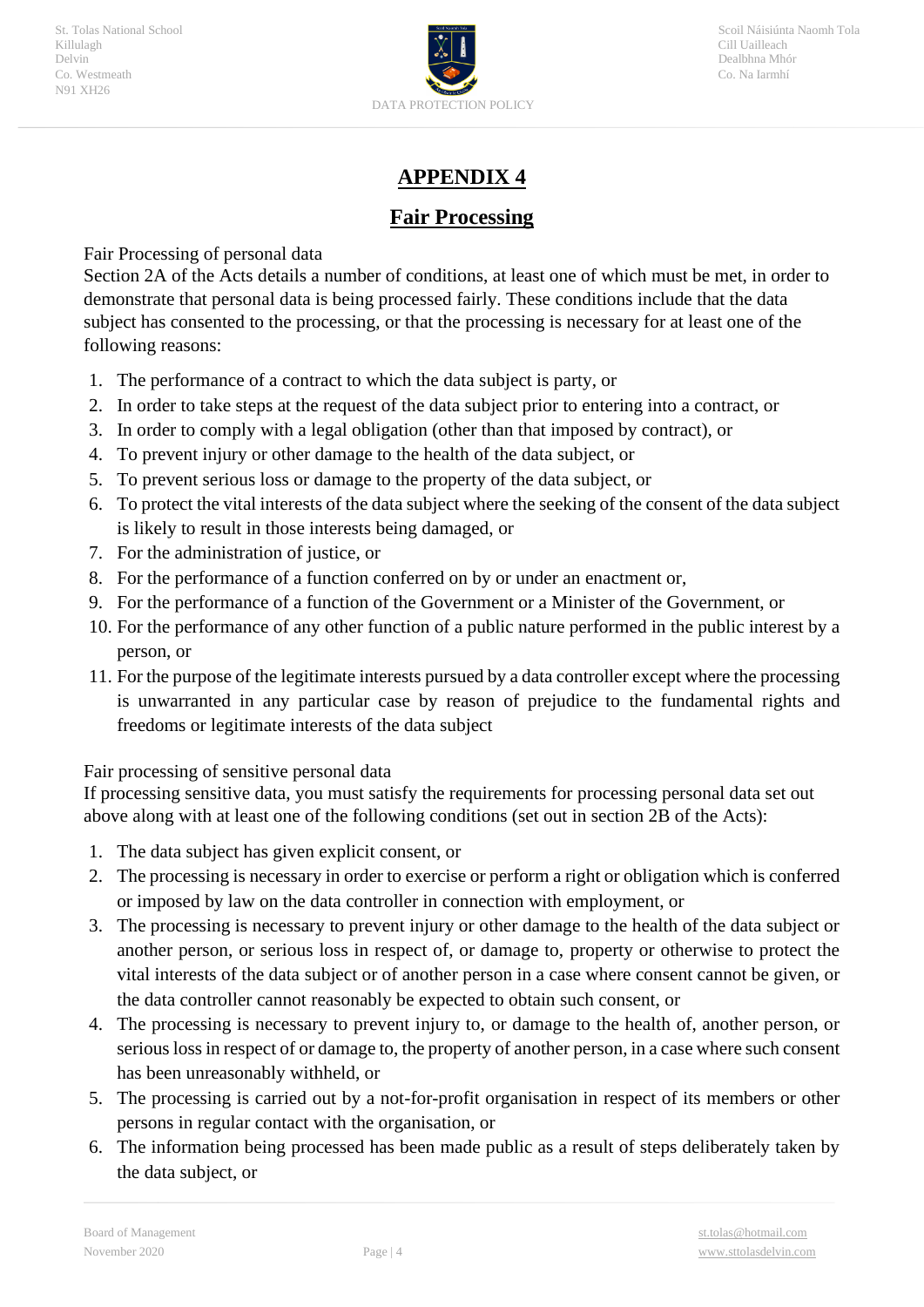

- 7. The processing is necessary for the administration of justice, or
- 8. The processing is necessary for the performance of a function conferred on a person by or under an enactment, or
- 9. The processing is necessary for the performance of a function of the Government or a Minister of the Government, or
- 10. The processing is necessary for the purpose of obtaining legal advice, or in connection with legal proceedings, or is necessary for the purposes of establishing, exercising or defending legal rights, or
- 11. The processing is necessary for medical purposes, or
- 12. The processing is necessary in order to obtain information for use, subject to, and in accordance with, the Statistics Act, 1993, or
- 13. The processing is necessary for the purpose of assessment of or payment of a tax liability, or
- 14. The processing is necessary in relation to the administration of a Social Welfare scheme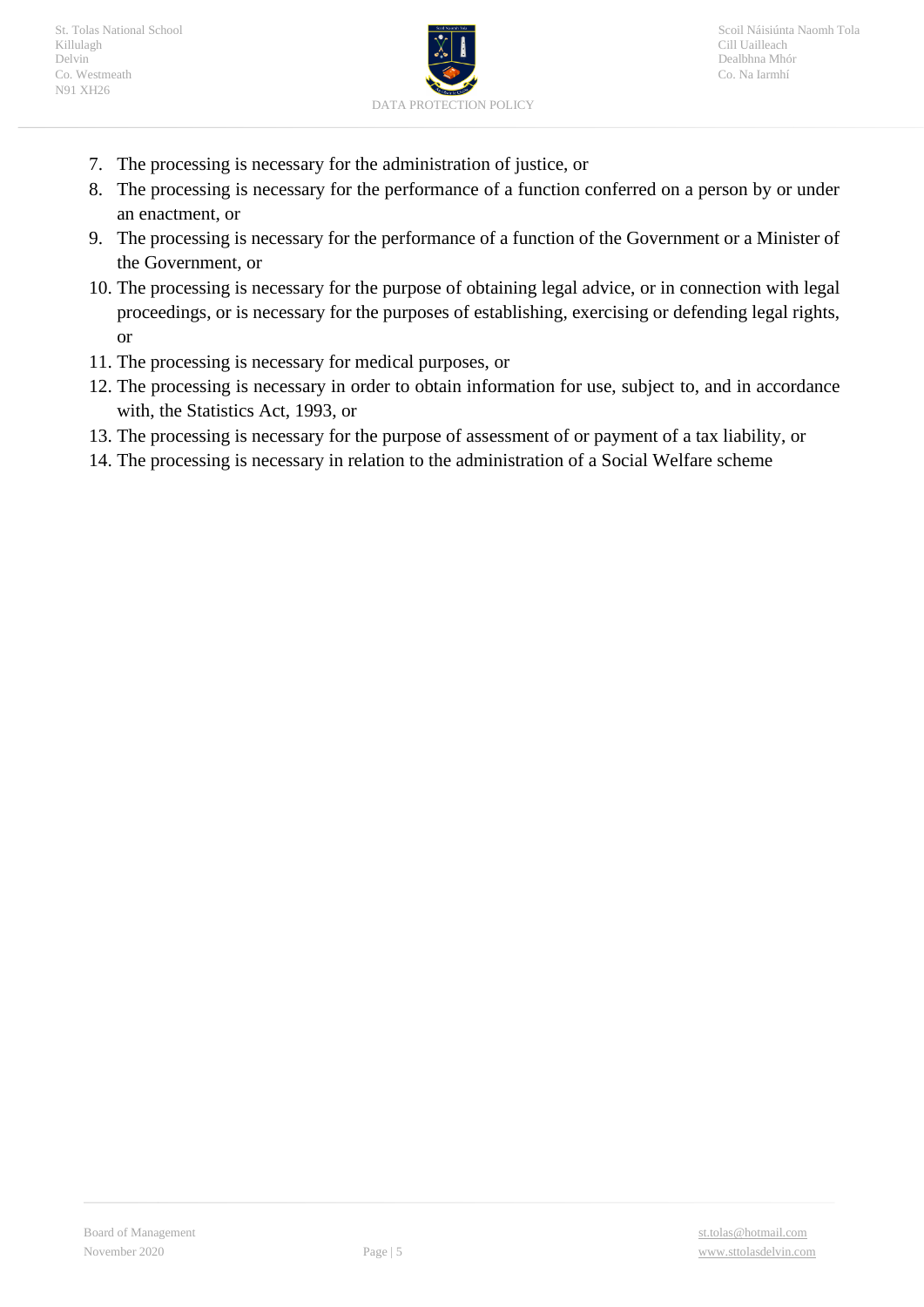

# **APPENDIX 5 Consent**

Where consent is the basis for provision of personal data (e.g. data required to join sports team/ afterschool activity/or optional school activity) the consent must be a freely-given, specific, informed and unambiguous indication of the data subject's wishes. Each school will require a clear, affirmative action e.g. ticking of a box/signing a document, to indicate consent. Consent can be withdrawn by data subjects in these situations

To ensure that the school's practices are open and transparent and to obtain data fairly the data subject must, at the time the personal data is being collected, be made aware of:

- a. the name of the data controller (i.e. School BoM)
- b. the purpose/rationale for collecting the data and any secondary uses of their personal data which might not be obvious to them
- c. the persons or categories of persons to whom the data may be disclosed e.g.
	- 1) DES
	- 2) other third parties operating in the education and welfare sphere e.g. NCSE, TÚSLA, NEPS, SESS, the HSE, TUSLA, An Garda Síochána
	- 3) other third parties with whom the School contracts, such as cloud-based school administration software companies, accountants, insurance companies, lawyers, etc.
- d. whether replies to questions asked are obligatory and the consequences of not providing replies to those questions
- e. the existence of the right to access their personal data
- f. the right to rectify their data if inaccurate or processed unfairly
- g. any other information which is relevant so that processing may be fair and to ensure that the data subject has all the information that is necessary to facilitate their awareness of how their data will be processed

Where you use application forms or standard documentation in school for enrolment or other purposes, you should explain your purposes/uses etc. clearly on such forms or documentation

No age limit is associated with consent. However, it is important that the data subject appreciates the nature and effect of such consent. Therefore, different ages might be set for different types of consent. Where a person is unlikely to be able to appreciate the nature or effect of consent, by reason of physical or mental incapacity or age, then a parent, grandparent, uncle, aunt, brother, sister or guardian may give consent on behalf of the data subject. These are the only circumstances in which a third party may give consent on behalf of a data subject

### **FAIR OBTAINING: TEST YOURSELF**

When people are giving you information, you should be able to answer YES to the following questions:-

- 1. do they know what information you will keep about them?
- 2. do they know the purpose for which you keep and use it?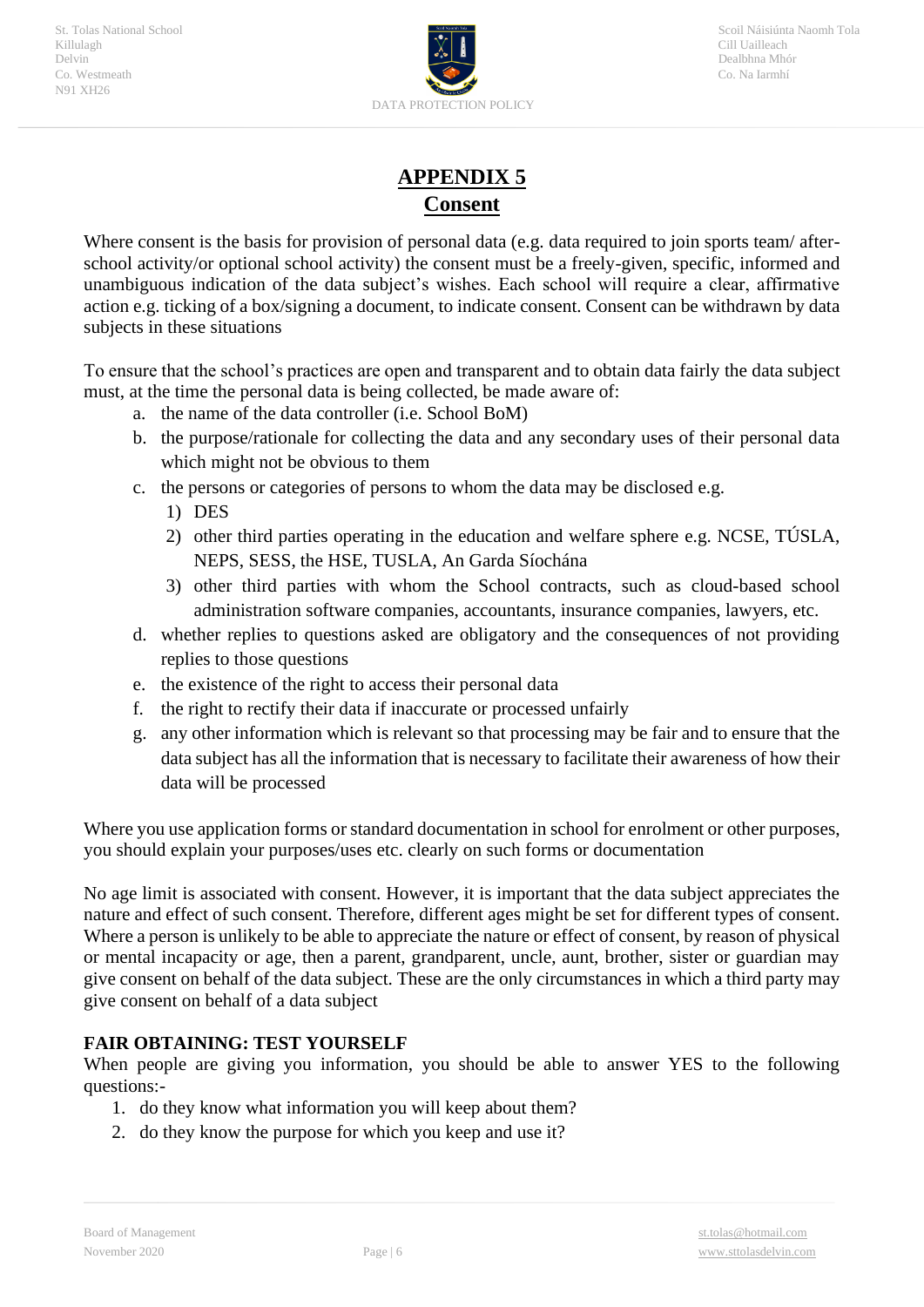

3. do they know the people or bodies to whom you disclose or pass it?

In general, the fair obtaining principle requires that every individual about whom information is collected for holding will be aware of what is happening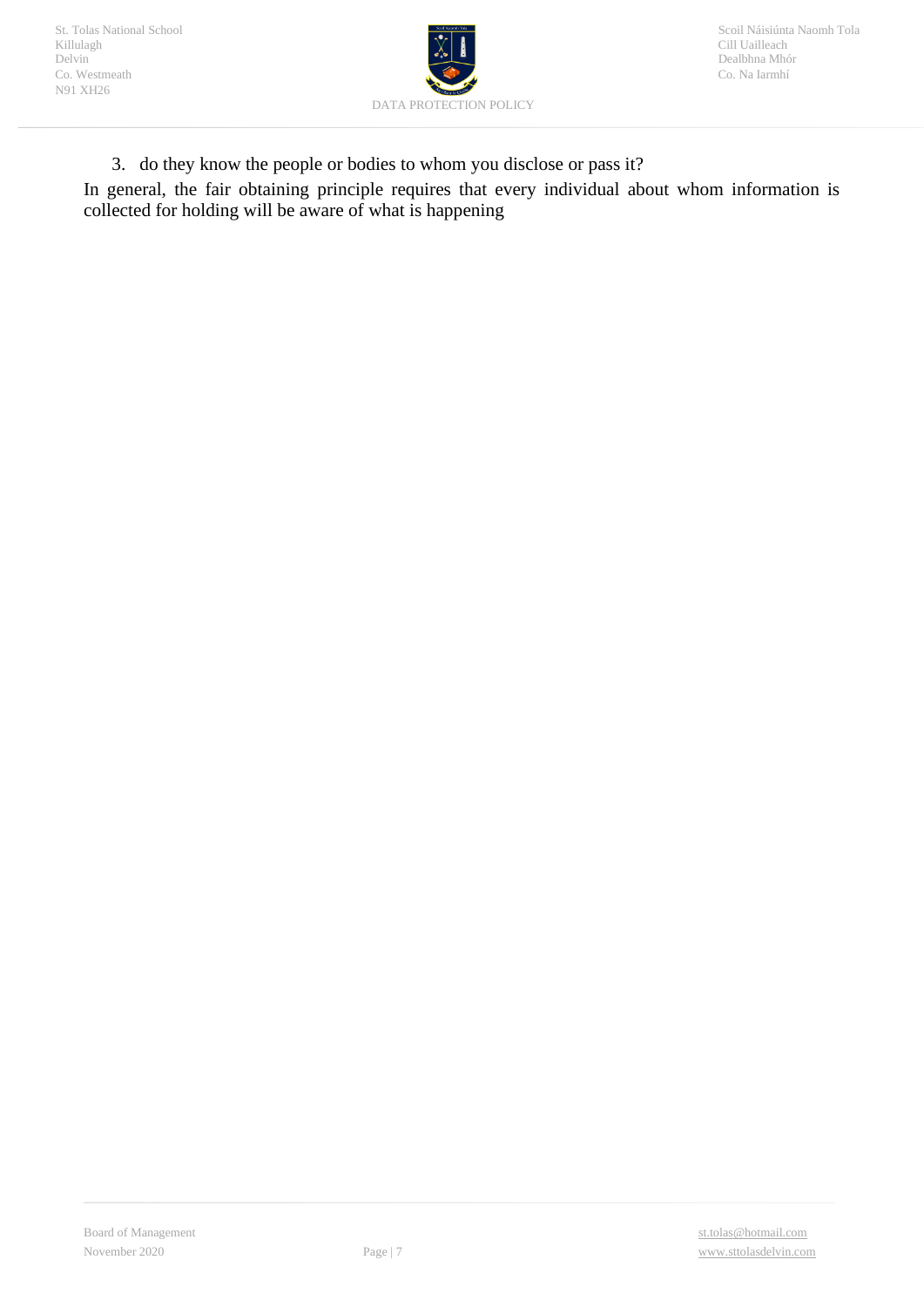

# **APPENDIX 6 Third party service agreement**

In accordance with the Data Protection Acts 1988 to 2018 and the General Data Protection Regulation (GDPR), the BoM of *St. Tola's N.S.* requires this written third party service agreement to be in place with all our data processors

The GDPR requires that the BoM shall use only processors providing sufficient guarantees to implement appropriate technical and organisational measures in such a manner that the processing will meet the requirements of GDPR and thus ensure the protection of the rights of the data subject

The BoM of *St. Tola's N.S.* as data controller imposes the following minimum obligations on you as data processor:

- 1. To act only on the documented instructions of the data controller i.e. the BoM of *St. Tola's N.S.* with regard to the subject-matter, the types of personal data processed, the documented purposes of the processing and the duration of the processing
- 2. To comply with the obligations imposed on data controllers by the Data Protection Acts 1988 to 2018 and the GDPR in order to ensure that appropriate steps are taken to ensure the confidentiality of the personal data being processed and to guard against the accidental destruction, damage or loss of personal data
- 3. To provide sufficient guarantees in respect of technical security measures and organisational measures governing the processing of the school's data
- 4. To provides an indemnity to the school Board of Management (BoM) for any breaches of the above legal conditions
- 5. To commit to the provision of assistance where appropriate to enable the school Board to comply with a data subject access request
- 6. To immediately contact the school principal Eileen Smyth (087 778 96 58), where there are any data security breaches in the data processor's company in order to facilitate the school BoM, as data controller, to take the required action in accordance with the GDPR regarding the data breach
- 7. To comply with the requirements of the Data Protection Policy of *St. Tola's N.S.* attached hereto
- 8. On termination of the contract between the data processor and the BoM of *St. Tola's N.S.*, all personal data held by the data processor must be returned to the Board as data controller or in the alternative, it must be entirely deleted from the data processor's systems and files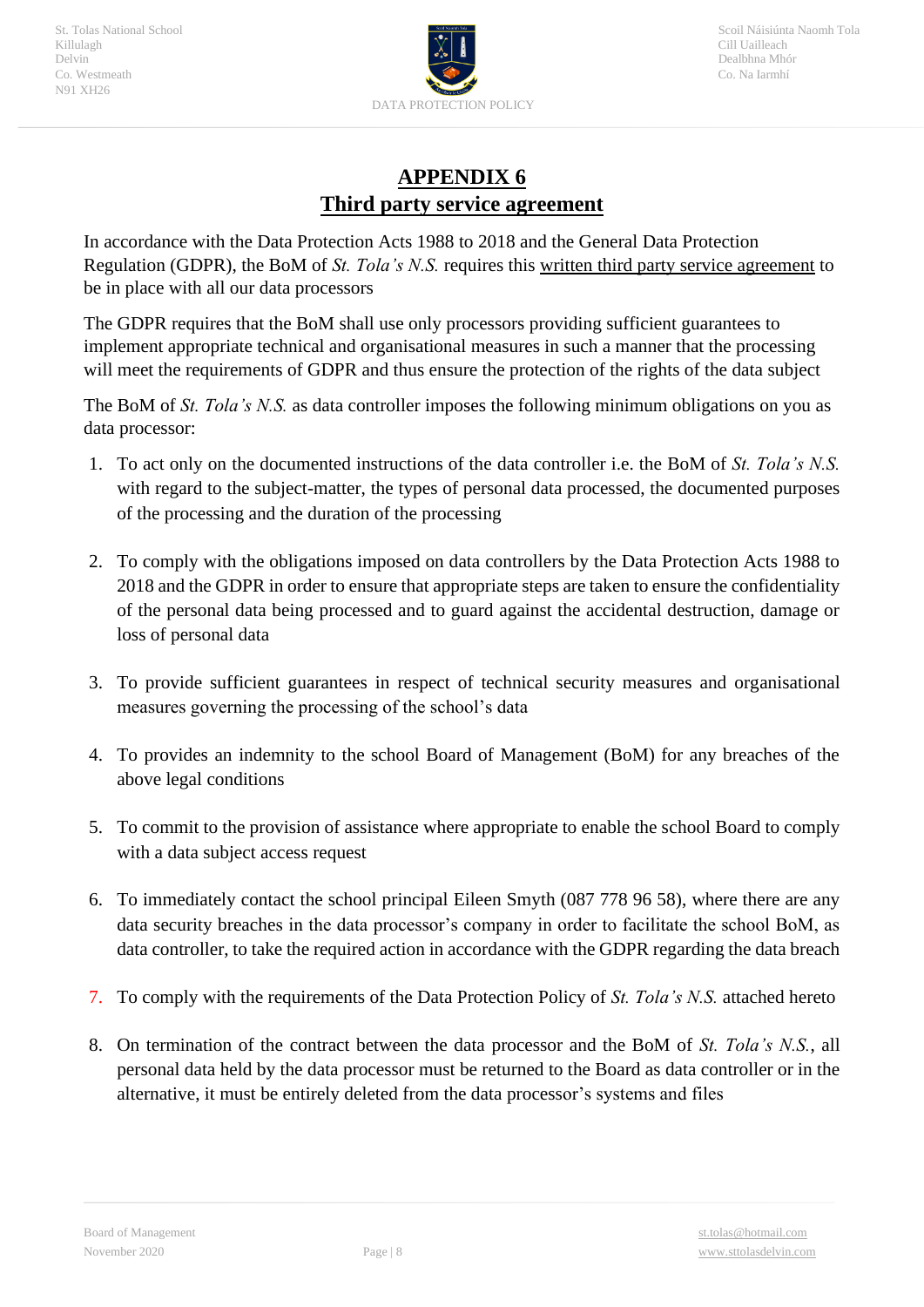

- 9. To make available to the controller (BoM) all information necessary to demonstrate compliance with the obligations of the GDPR and to allow for and contribute to audits, including inspections, conducted by the controller or another auditor mandated by the controller
- 10. If the processor believes that any instruction it receives from the controller is in breach of the GDPR, the processor shall immediately inform the controller

(*This agreement should be signed by the Data Processor and the BoM of the school and copies retained by both)*

*St. Tola's N.S.* Killulagh, Delvin, Co. Westmeath or by email to [st.tolasnews@hotmail.com](mailto:st.tolasnews@hotmail.com)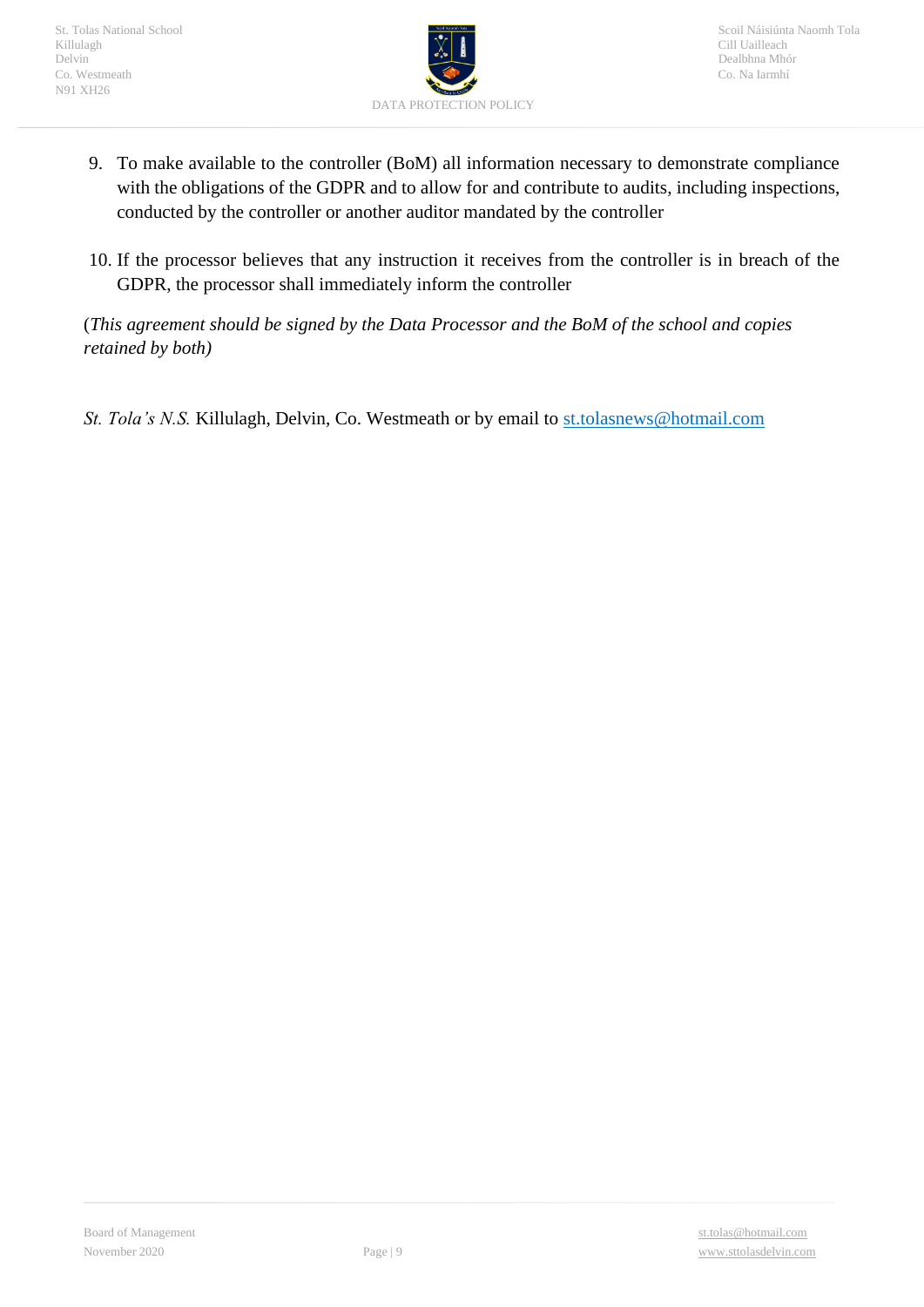

### Link to: **[REPORTING A DATA BREACH](https://www.dataprotection.ie/en/organisations/know-your-obligations/breach-notification)**

**Place your cursor over the link above, press ctrl and left click your mouse to follow the link.**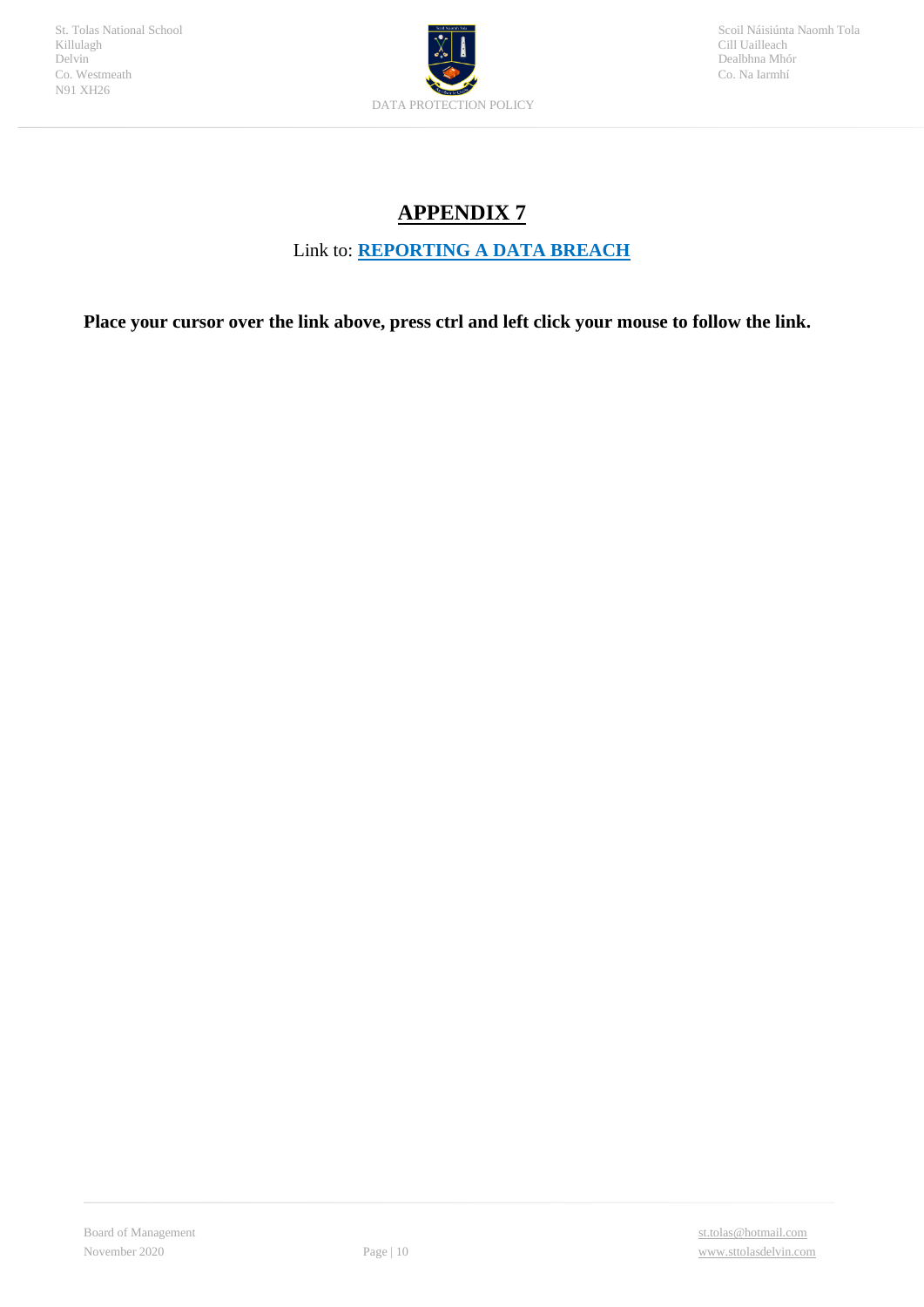

### **DATA ACCESS REQUEST FORM**

Request for a copy of Personal Data under the Data Protection Acts 1988 to 2018

### **Important: Proof of Identity must accompany this Access Request Form (eg. official/State photographic identity document such as driver's licence, passport).**

Full Name:

Maiden Name *(if name used during* your school duration*)*

Address:

| Contact number * | Email addresses * |
|------------------|-------------------|
|                  |                   |
|                  |                   |
|                  |                   |
|                  |                   |

\* We may need to contact you to discuss your access request

#### **Please tick the box which applies to you:**

| Parent/                          | <b>Former Pupil</b> | <b>Current Staff</b> | <b>Former Staff</b> |
|----------------------------------|---------------------|----------------------|---------------------|
| <b>Guardian of current Pupil</b> |                     | <b>Member</b>        | <b>Member:</b>      |
|                                  |                     |                      |                     |

| Name of Pupil:          |  | Date of Birth of Pupil: |  |
|-------------------------|--|-------------------------|--|
|                         |  |                         |  |
| Insert Year of leaving: |  | Insert Years From/To:   |  |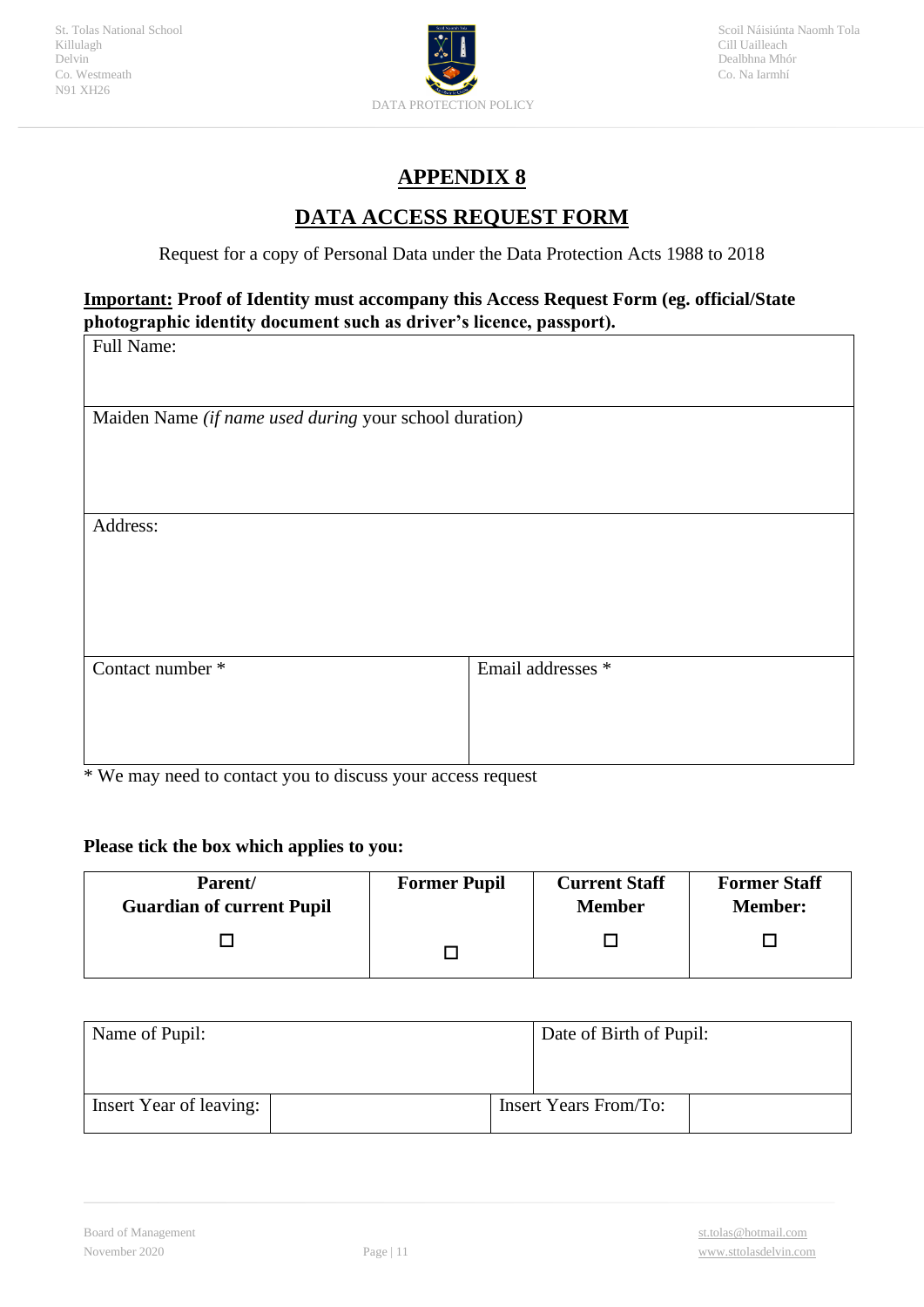

### **Data Access Request:**

I, ……………………………………………… [name] wish to make an Access Request for a copy of personal data that ST. TOLA'S N.S. holds about me/my child. I am making this access request under Data Protection Acts 2013 to 2018

To help us to locate your personal data, please provide details below, which will assist us to meet your requirements e.g. description of the category of data you seek

Any other information relevant to your access request (e.g. if requesting images/recordings made by CCTV, please state the date, time and location of the images/recordings as otherwise it may be very difficult or impossible for the school to locate the data)

This **Access Request** must be accompanied with a copy of photographic identification e.g., passport or drivers license. I declare that all the details I have given in this form are true and complete to the best of my knowledge.

Signature of Applicant …………………………………. Date: …………………….

Please return this form to the relevant address:

**To the Chairperson of Board of Management** *Fr. S. Heaney, Parochial House, Delvin, Co. Westmeath*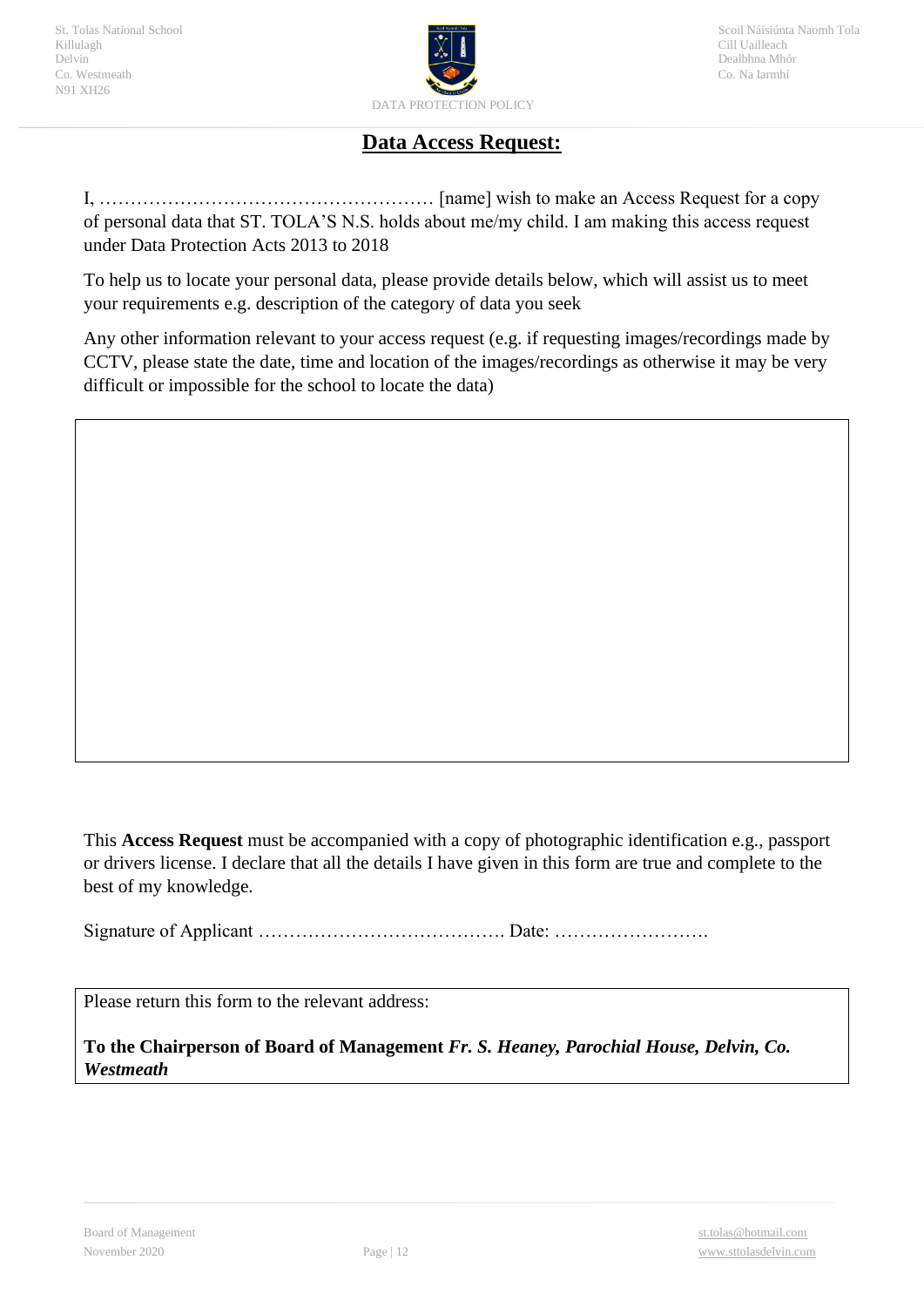

# **PRACTICAL STEPS TOWARDS GDPR**

Compliance for further details of each area

In order to comply with GDPR, every BoM should ensure that

- a) they are aware of what data they currently hold and the reasons why they are processing it on an on-going basis
- b) the relevant School Staff are fully trained for their roles in relation to GDRP
- c) all School Staff are fully aware of the importance of Data Protection and that the school is a Data Protection Sensitive and Aware institution
- d) that all relevant Policies and Procedures are in place and embedded

On a practical level, this will require the BoM to complete the following: -

#### Data Audit

It is important that the BoM is aware of all the Data it holds, collects and processes. This will be the first task.

- a) List all of the types of data currently held by the school See Draft School Data Protection Policy section on Personal Data
- b) Identify the location of storage of each type of Data
- c) Identify the legal basis for processing each type of Data
- d) Identify all Data Processing operations currently being carried out on that data:
	- i. Who processes the Data may be more than one person?
	- ii. Who has access to the Data?
	- iii. Security arrangements for the storage of the Data?
	- iv. Availability of the Data to the Data Subject, if required?
- e) List all of the Data Processors contracted by the BoM to process data on its behalf e.g. Aladdin, Databiz, School Accounting etc.
- f) Security of the Data while under the control of the BoM

### **Staff Training**

The BoM must ensure that all School Staff are aware of the concept and practice of Data Protection as it applies to them in the course of their work. The contents of this Resource Bundle, Privileged Access Management Systems (PAMS) in particular, could form the basis for such training – as it applies to the particular school e.g. not all schools have CCTV. The object of this training will be to ensure that all School Staff become conscious of Data Protection and implement it in the course of their work

### **Embedding of a DP Culture**

In order to ensure the success of DP training, the BoM must endeavour to inculcate a culture of awareness of DP within the school community. To achieve this the BoM needs to have a plan for training in and promotion of DP among School Staff, Parents and the BoM itself. It could take the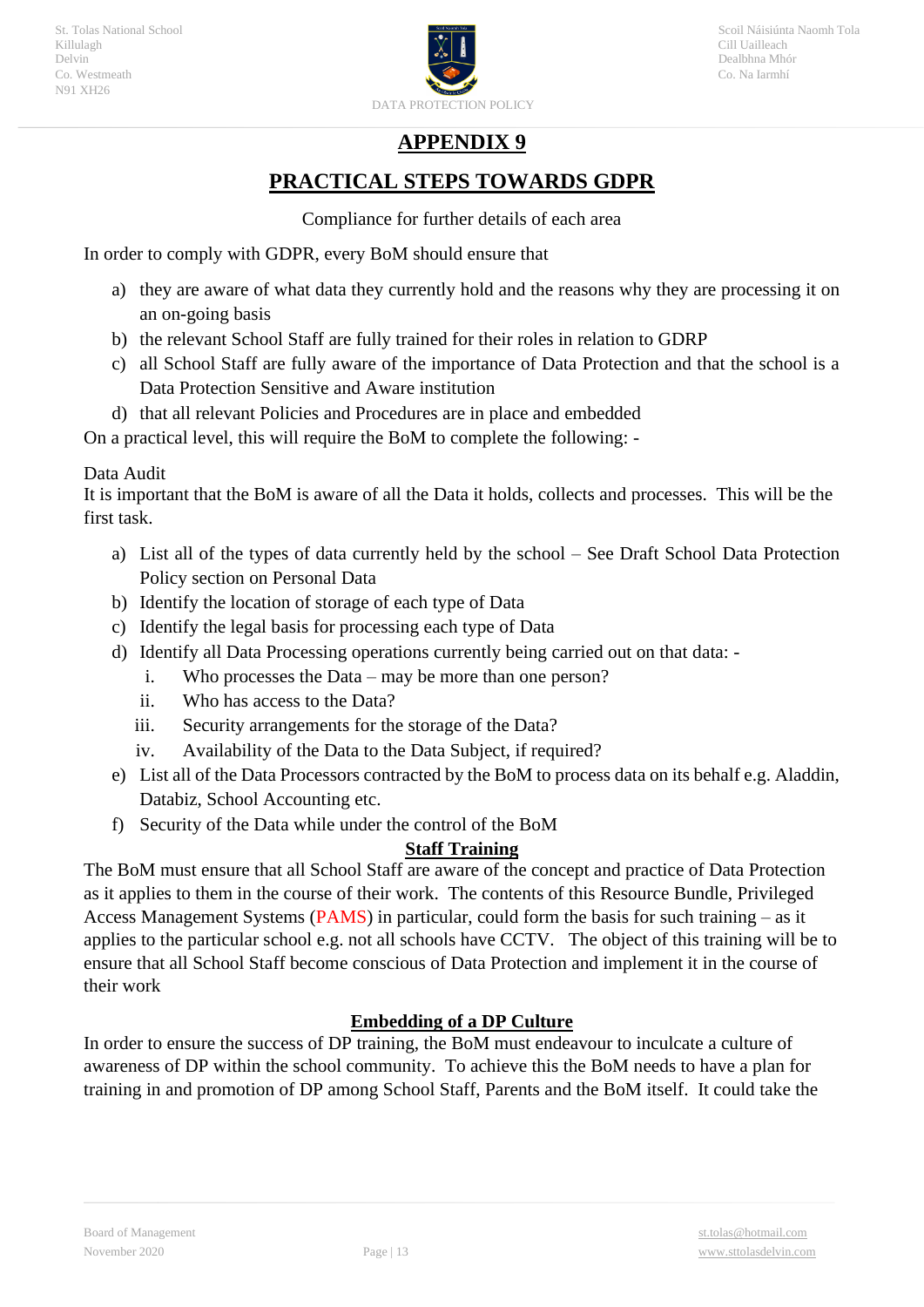

form of regular discussions on DP and how it is being implemented in the school at BoM meetings, at Parent Council meetings and at Croke Park hours

Policies, Agreements and Notifications

- 1. The BoM is advised to have a comprehensive School Policy on Data Protection **PAM** (**Privileged access management).** This should be devised in consultation with Staff and Parents, passed by the BoM and reviewed as required or at least every two years
- 2. The BoM is required to have a Written Service Agreement **PAM** with each Data Processor contracted by the BoM to process data on its behalf
- 3. Where a BoM has deployed CCTV, it is advised to have a separate CCTV Policy– **PAM**. There is also a requirement to post notifications in relation to CCTV at each camera's location
- 4. The Data Protection Commissioner recommends that a Privacy Statement **PAM** be placed in a reasonably obvious position on the website homepage

#### **Administration Forms**

Schools use Administration Forms e.g. Enrolment Forms, BoM Election Ballot Papers, Permission to use Photographs of a child etc. to assist in the smooth running of the school. In the main these Forms gather information which is then processed by the BoM or by a Data Processor on behalf of the BoM. In order to reassure Data Subjects that the BoM is following Fair Processing procedures, as is required by the Data Protection Legislation, it is important to ensure that all such forms contain a clear and specific rationale for the collection of such Data. Data Subjects have the right to know

- 1. what Data is being processed
- 2. the reasons for that processing
- 3. the name of the Data Controller who is responsible for the processing of their Data

Procedures and Routines

Each BoM should establish clear Procedures and Routines around the collection, processing, storage and disposal of Data under its control. It should also establish Procedures and Routines for engaging with Data Subjects who wish to exercise their rights under Data Protection Legislation. These Procedures and Routines should clearly outline:-

#### **Collection and Processing of Data**

The procedure for collection of Data – Forms used, follow up phone calls etc.

Procedures for dealing with Data Subjects who do not wish to provide Data which the BoM is legally authorised to collect

The personnel authorised by the BoM to collect such Data

The personnel authorised to access the Data

#### **Processing**

The procedure for processing the collected Data – whether within the school or by a Data Processor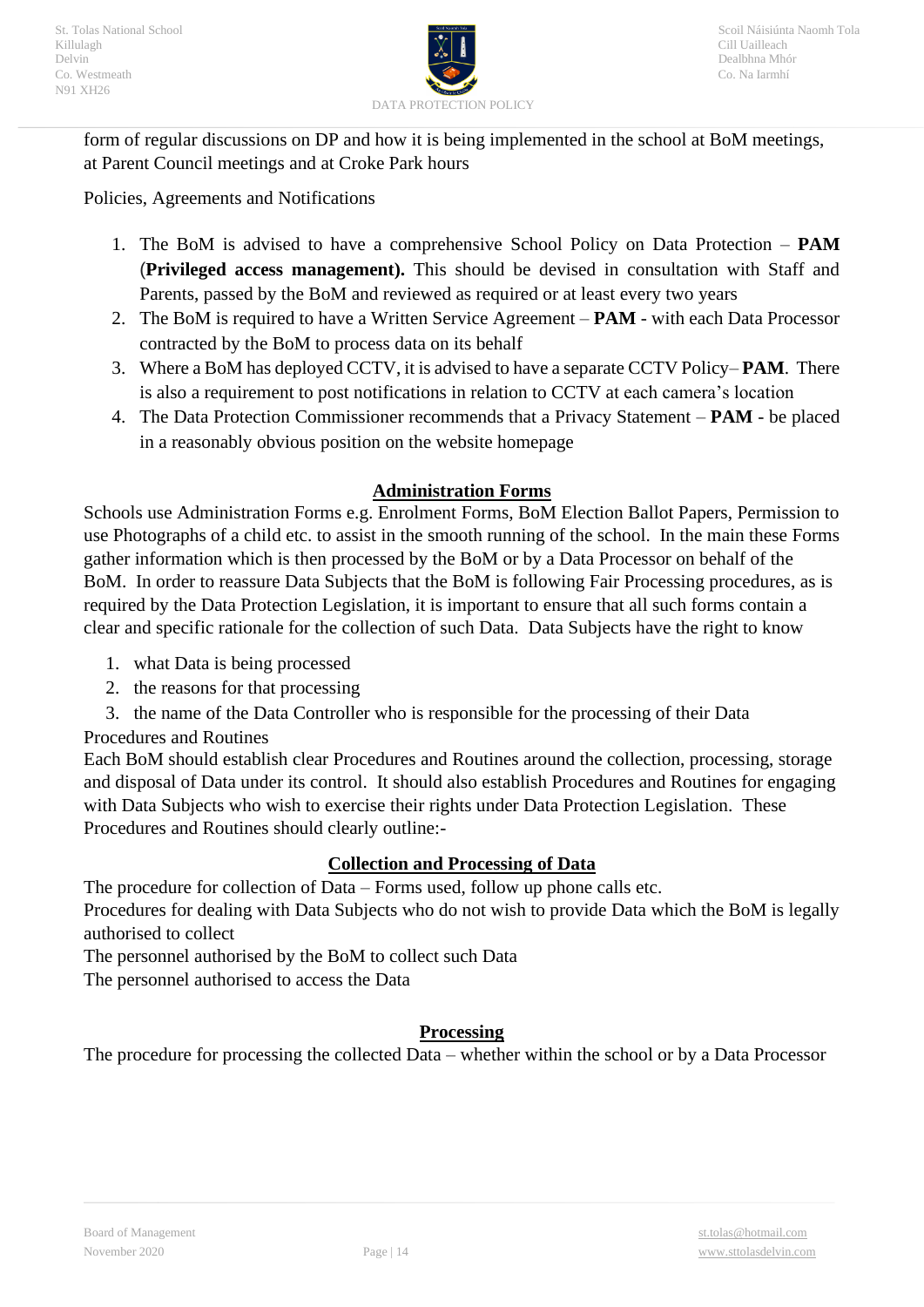

### **Storage**

The BoM must be aware of all electronic devises on which the Data is stored

The BoM must ensure that the Data on each of these devices is secure in event that the device is stolen or lost

The BoM must ensure that the School Employee who controls the electronic device is fully aware of his/her obligations in regard to the protection of the Data on their device

The BoM must ensure that all physical Data is properly stored in a secure filing system

The BoM must ensure that all Data stored physically or electronically is accessible to the Data **Controller** 

#### **Disposal**

The BoM should have a clear procedure for the disposal of Data once the Retention Period – **PAM** for such Data is reached. The BoM should also ensure that all School Staff are conscious of the safe disposal of any item, physical or electronic, containing Personal Data. This might require the purchasing of a shredder or the collection of sensitive material in a safe location for transport to an industrial shredder on a regular basis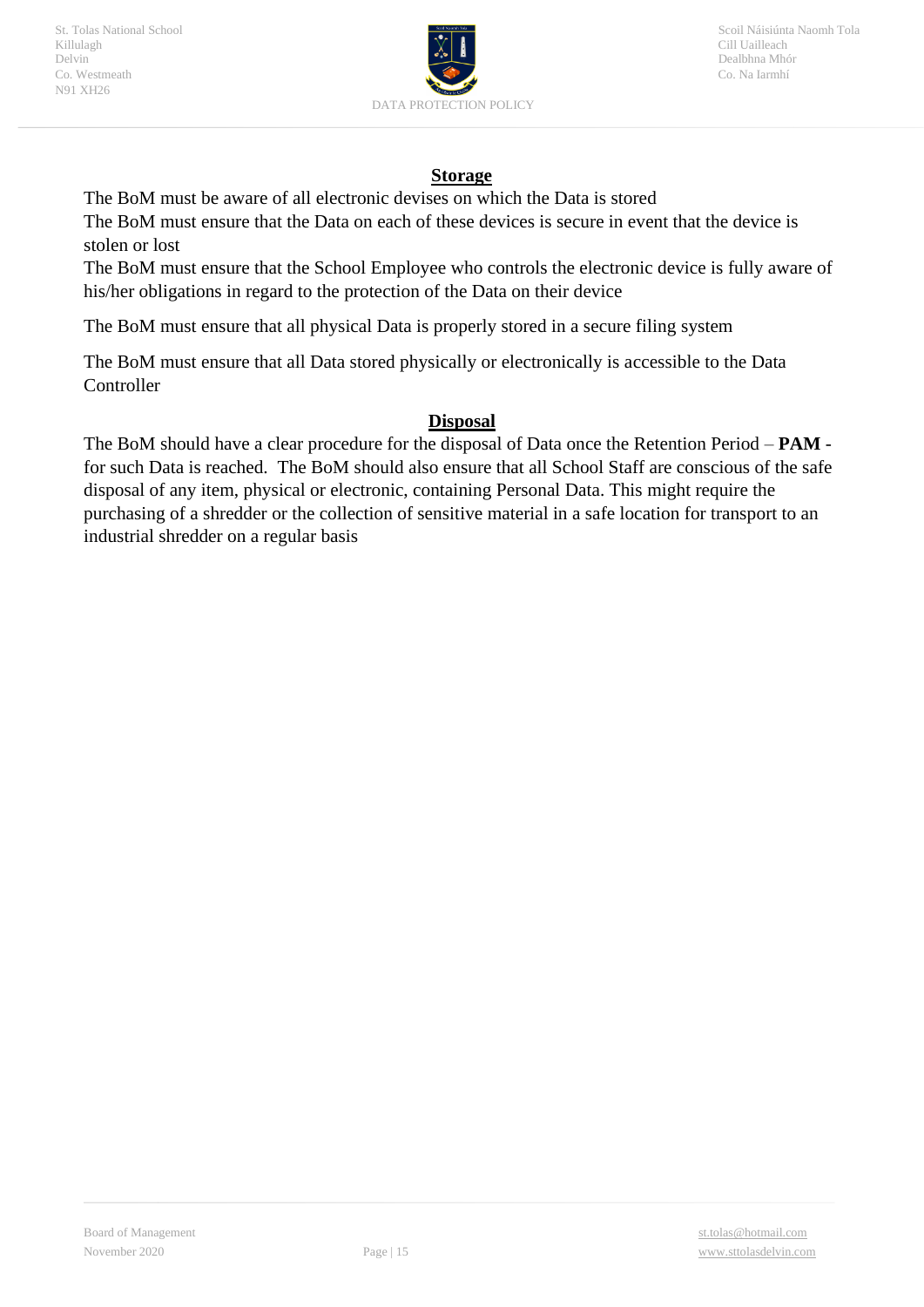

# **DATA AUDIT**

### **Legal basis for processing each data type**

| <b>Type of Data</b>              | Storage & Security of this        | <b>Legal Basis for Processing</b> |
|----------------------------------|-----------------------------------|-----------------------------------|
|                                  | Data                              | this Data                         |
| <b>Enrolment Forms</b>           | Filing Cabinet in principal's     | Dept. of Education                |
|                                  | Office                            | requirement                       |
| Pupil Birth Certificates &       | Filing cabinet in Principal's     | Proof of age & for further        |
| <b>Baptismal Certificate</b>     | office                            | sacraments to be received         |
| Contact details of pupils and    | Filing cabinet in principal's     | Covid-19 critical incident        |
| their parents                    | office and Aladdin                | information                       |
| Staff contact details and        | Filing cabinet in principal's     | Covid - 19 critical incident      |
| emergency contacts               | office and in general office      | information                       |
|                                  | and Aladdin                       |                                   |
| Staff CVs, applications,         | Filing Cabinet in principal's     | Record of staff information       |
| medical certs, other             | Office                            | as per Dept. pf Education         |
| <b>Educational Reports</b>       | Filing Cabinet in Principal's     | Support educational               |
| (Psychological, O.T., Speech     | office                            | provision                         |
| & Language, ASD, Other)          |                                   |                                   |
| Pupil Reports by teachers        | Filing Cabinet in Principal's     | Record of pupil attainment        |
|                                  | Office                            |                                   |
| Pupil Profile                    | Filing Cabinet in principal's     | Record of pupil attainment        |
|                                  | Office                            |                                   |
| Teacher's Pupil Assessment       | Teacher's classroom locked        | Record of pupil attainment        |
| File                             | filing cabinet                    |                                   |
| <b>Standardised Test Results</b> | Filing Cabinet in principal's     | Record of pupil attainment        |
|                                  | office and SEN room               |                                   |
| Pupil Screening Tests and        | Filing Cabinet in SEN Room        | Support educational               |
| information                      | & copies in principal's<br>office | provision                         |
| Aladdin - Pupil Attendance       | On-line                           | Record of Pupil Attendance        |
|                                  |                                   | under Dept. Guidelines            |
| POD online system                | Dept. of Education, Aladdin       | Dept. of Education                |
| <b>BOM Ballot Papers</b>         | Stored in General Office          | Dept. of Education                |
|                                  |                                   | <b>Handbook Rules for Primary</b> |
|                                  |                                   | Schools                           |
| Minutes of BOM Meetings          | Held in filing cabinet in         | As per Rules for Schools /        |
|                                  | principal's office                | <b>BOM Handbook</b>               |
| School/ Secretary's Diary        | Held in General Office            | As a record of school             |
|                                  | locked filing Cabinet             | business for 1 year               |
| Principal's diary                | Filing cabinet in principal's     | Record of day-to-day              |
|                                  | office                            | procedures and duties             |
| Parent/ pupil Address Book       | Held in General Office            | As a back-up system to            |
|                                  | locked filing Cabinet             | <b>Aladdin Schools</b>            |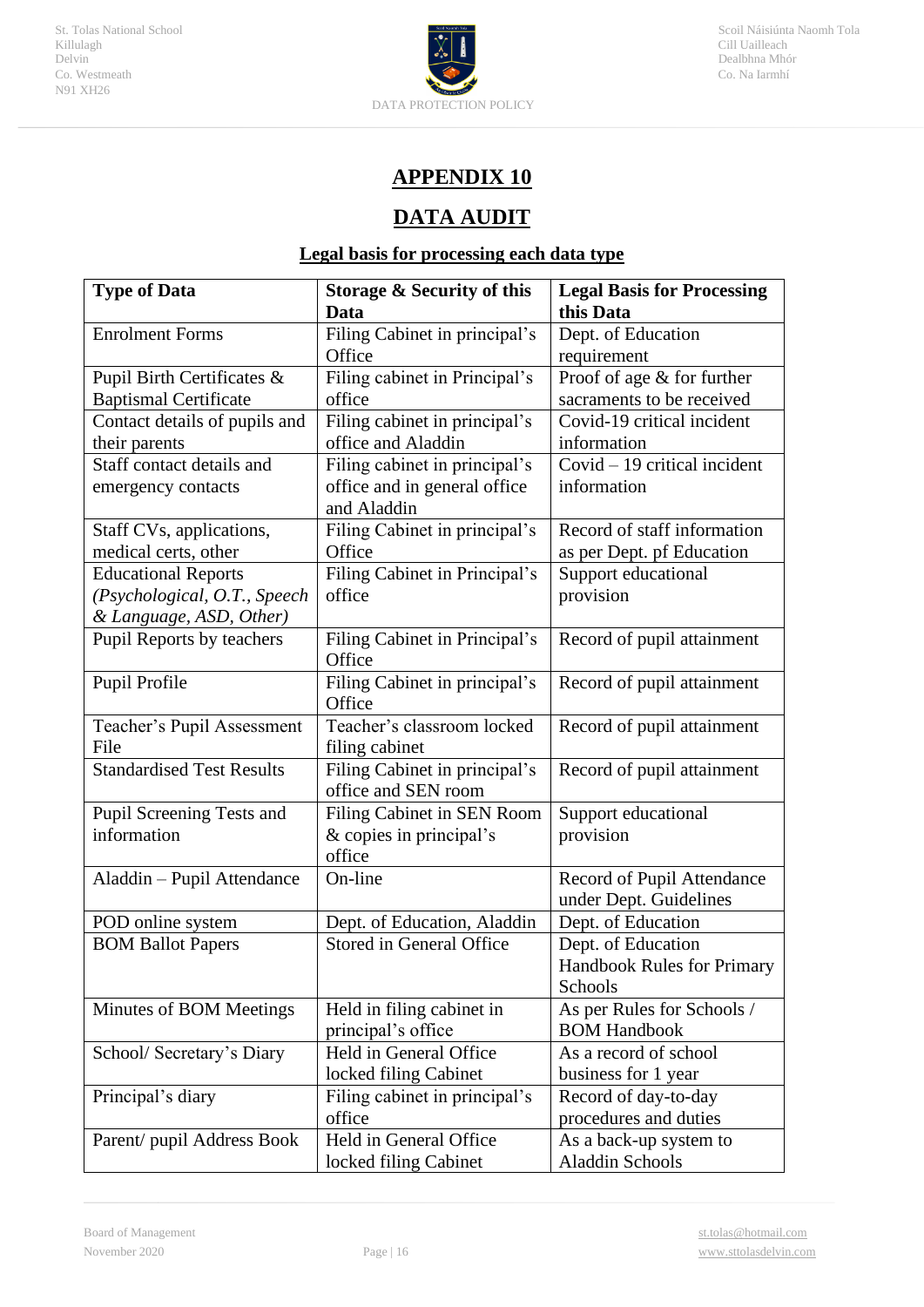

| <b>Old Roll Books</b>        | Held in Principal's Office &  | Retained as school records    |
|------------------------------|-------------------------------|-------------------------------|
|                              | in Store room                 | as per Dept. of Educ.         |
|                              |                               | guidelines                    |
| Treasurer's Payroll for      | Held by the Treasurer in      | Retained as financial record  |
| ancillary staff              | locked facility               | for 5 years                   |
| Copy of financial documents  | Online                        | As a Backup system of         |
| including invoices, receipts |                               | financial records for 5 years |
| Record of petty cash         | Held in locked filing         | Retained as financial record  |
|                              | cabinet in general office     | for 5 years                   |
| <b>SAGE Data</b>             | Online                        | Retained as financial record  |
|                              |                               | for 5 years                   |
|                              | Online learning portfolio –   | Retained until child          |
| Photograph of children's     | SeeSaw. Can be printed off    | transitions to next class.    |
| work                         | and stored in teachers locked |                               |
|                              | classroom file.               |                               |
|                              | Taken on a specific school    | Retained until child          |
| Photograph's of children     | device – mobile phone/        | transitions to next class.    |
| participating in lessons and | assigned tablet and stored on |                               |
| activities                   | school laptops backed up to   |                               |
|                              | the school OneDrive           |                               |
| Samples of School work for   | Stored in teachers locked     | Retained until end of school  |
| assessment purposes          | classroom file.               | year and sent home with       |
|                              |                               | child.                        |

#### **Data Processing Personnel & Systems**

| <b>Type of Data</b>              | <b>Processor of this Data/</b> | <b>Basis for personnel</b>  |
|----------------------------------|--------------------------------|-----------------------------|
|                                  | <b>Access to this Data</b>     | processing the data         |
| <b>Enrolment Forms</b>           | Principal /                    | Dept. of Education          |
|                                  | Secretary                      | Entry on POD                |
| Birth Certificate &              | Principal/Secretary (POD)      | Proof of age & proof for    |
| <b>Baptismal Certificates</b>    | Fr. Heaney                     | further sacraments to be    |
|                                  |                                | received                    |
| Contact details of pupils and    | Principal, secretary and HSE   | Comply with HSE             |
| their parents                    | contact tracing team           | Guidelines on Covid-19      |
|                                  |                                | critical incident           |
| Pupil Reports by teachers        | Principal                      | Supporting pupil attainment |
|                                  | <b>Classroom Teachers</b>      |                             |
|                                  | <b>SEN Teachers</b>            |                             |
| <b>Pupil Profiles</b>            | Principal                      | Supporting pupil attainment |
|                                  | <b>Classroom Teachers</b>      |                             |
|                                  | <b>SEN Teachers</b>            |                             |
| Teacher's Pupil Assessment       | <b>Classroom Teachers</b>      | Record of pupil attainment  |
| File                             |                                |                             |
| <b>Standardised Test Results</b> | Principal, Deputy Principal    | Record of pupil attainment  |
|                                  | & SEN team                     |                             |
| Pupil Screening Tests and        | <b>SEN Team</b>                | Support educational         |
| information                      |                                | provision                   |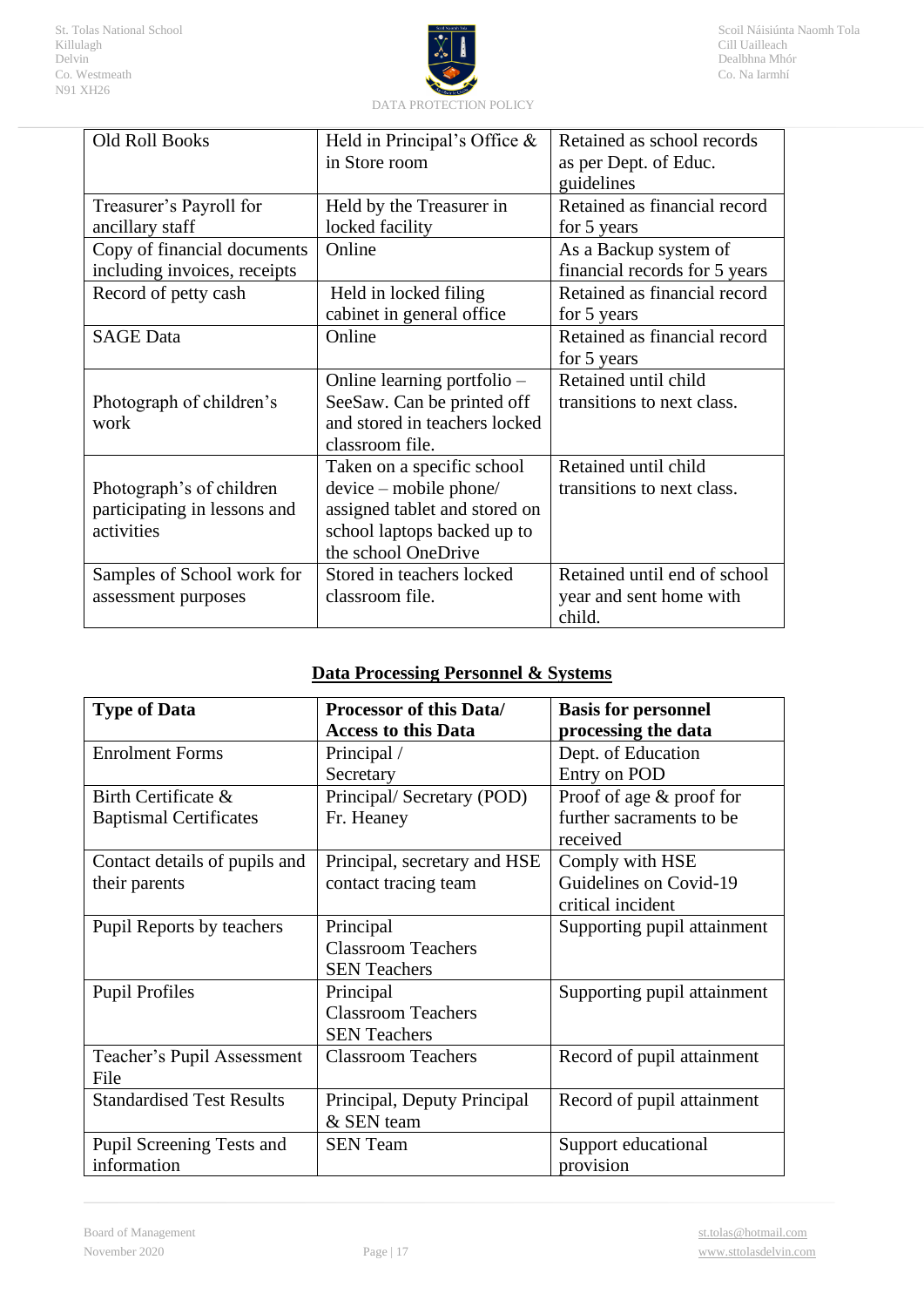

| Aladdin - Pupil Attendance   | Principal                                          | Analysis & recording of           |
|------------------------------|----------------------------------------------------|-----------------------------------|
|                              | <b>Classroom Teachers</b>                          | Pupil Attendance under            |
|                              | Secretary                                          | Dept. Guidelines                  |
| Staff CVs, applications,     | Principal                                          | Comply with Dept. pf              |
| medical certs, other         |                                                    | Education                         |
| Staff contact details and    | Principal                                          | Comply with HSE                   |
| emergency contacts           | Secretary                                          | guidelines on $Covid - 19$        |
|                              |                                                    | critical incident                 |
| POD online system            | Principal                                          | Comply with Dept. of              |
|                              | Secretary                                          | Education                         |
| <b>BOM Ballot Papers</b>     | Chairperson, BOM                                   | Dept. of Education                |
|                              | Principal                                          | <b>Handbook Rules for Primary</b> |
|                              | <b>Deputy Principal</b>                            | Schools                           |
| Minutes of BOM Meetings      | Chairperson, BOM                                   | As per Rules for Schools /        |
|                              | Principal & Deputy                                 | <b>BOM Handbook</b>               |
|                              | Principal                                          |                                   |
| School/ Secretary's Diary    | Secretary                                          | As a record of school             |
|                              | Principal & Deputy                                 | business for 1 year               |
|                              | Principal                                          |                                   |
| Principal's Day book         | 1 academic year after the                          | As a daily record of work         |
|                              | year of use for reference                          |                                   |
| Parent/ pupil Address Book   | Principal, Secretary,                              | As a contact & back-up            |
|                              | Teachers & SNAs                                    | system to Aladdin Schools         |
| Old Roll Books               | Principal & Deputy                                 | Retained as school records        |
|                              | Principal                                          | as per Dept. of Educ.             |
|                              |                                                    | guidelines                        |
| Treasurer's Payroll for      | Treasurer                                          | Retained as financial record      |
| ancillary staff              |                                                    | for 5 years                       |
| Copy of financial documents  | Treasurer, principal,                              | As a Backup system of             |
| including invoices, receipts | secretary                                          | financial records for 5 years     |
| Record of petty cash         | Treasurer, principal,                              | Retained as financial record      |
|                              | secretary                                          | for 5 years                       |
| <b>SAGE Data</b>             | Treasurer, principal,                              | Retained as financial record      |
|                              | secretary                                          | for 5 years                       |
|                              | Online learning portfolio -                        | Retained until child              |
| Photograph of children's     | SeeSaw. Can be printed off                         | transitions to next class.        |
| work                         | and stored in teachers locked                      |                                   |
|                              | classroom file.                                    |                                   |
| photograph's of children     | Taken on a specific school                         | Retained until child              |
| participating in lessons and | device – mobile phone/                             | transitions to next class.        |
| activities                   | assigned tablet and stored on                      |                                   |
|                              | school laptops backed up to<br>the school OneDrive |                                   |
|                              | Stored in teachers locked                          | Retained until end of school      |
| Samples of School work for   | classroom file.                                    | year and sent home with           |
| assessment purposes          |                                                    | child.                            |
|                              |                                                    |                                   |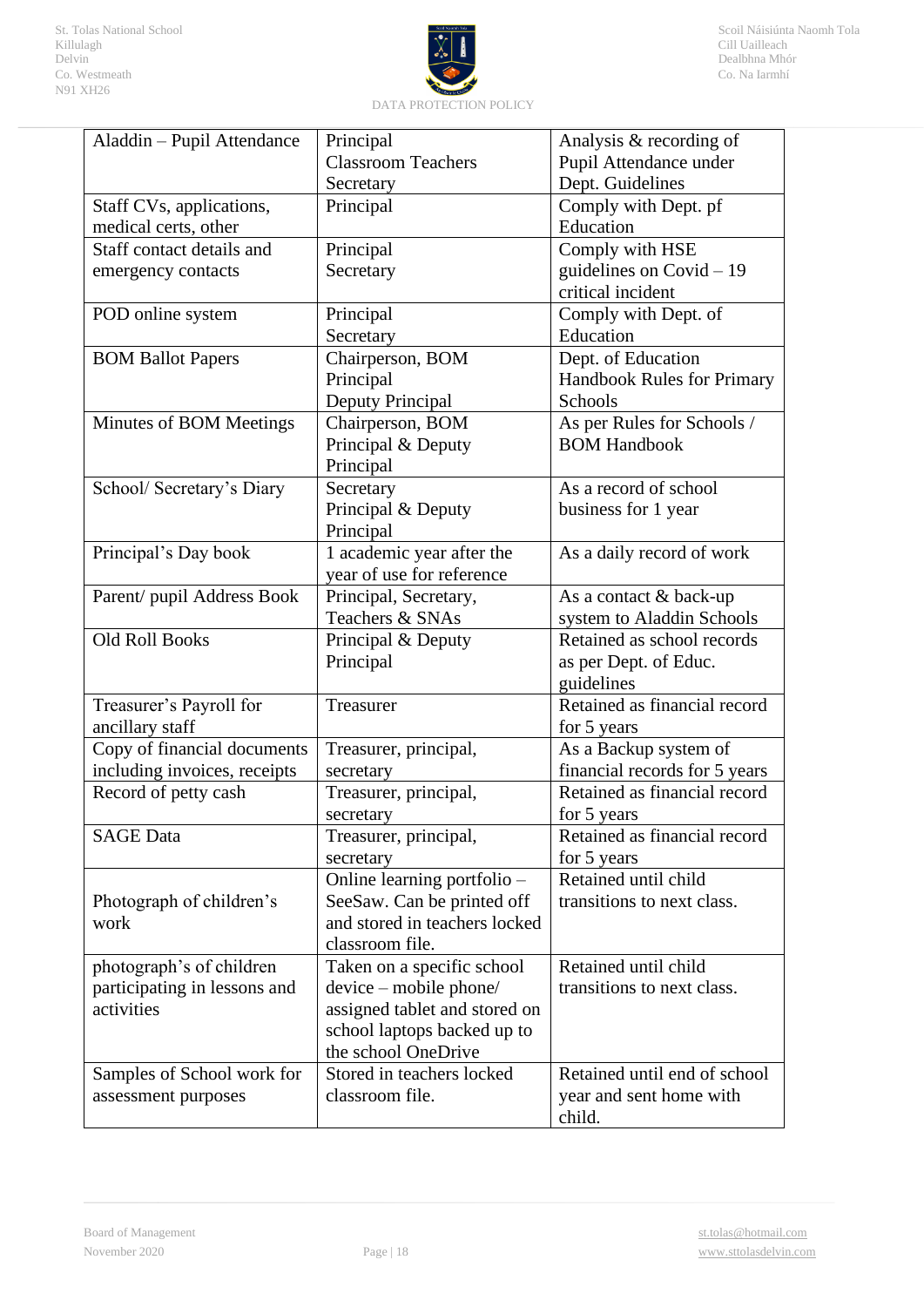

### **Disposal of Data at the end of the retention period:**

| Shredded<br><b>Enrolment Forms</b><br>Until child reaches 25 years                   |  |
|--------------------------------------------------------------------------------------|--|
|                                                                                      |  |
| <b>Birth Certificate (Copy)</b><br>Retained with the<br>Shredded                     |  |
| application form                                                                     |  |
| 3 months prior to<br>Shredded<br><b>Baptismal Certificate (Copy)</b>                 |  |
| sacramental ceremony                                                                 |  |
| Until child reaches 25 years<br>Shredded<br><b>Educational Reports</b>               |  |
| (Psychological, O.T., Speech                                                         |  |
| & Language, ASD, Other)                                                              |  |
| Pupil Reports by teachers<br>Shredded<br>Until child reaches 25 years                |  |
| Pupil Profile<br>Until child reaches 25 years<br>Shredded                            |  |
| Teacher's Pupil Assessment<br>Until child reaches 25 years<br>Shredded               |  |
| File                                                                                 |  |
| <b>Standardised Test Results</b><br>Until child reaches 25 years<br>Shredded         |  |
| Pupil Screening Tests and<br>Shredded<br>Until child reaches 25 years                |  |
| information                                                                          |  |
| Annually<br>Deleted by Aladdin<br>Aladdin - Pupil Attendance                         |  |
| Retained for 1 year after<br>Staff CVs, applications,<br>Shredded                    |  |
| they leave St. Tola's N.S.<br>medical certs, other                                   |  |
| POD online system<br>Retained by the Dept. of<br>POD system updated each             |  |
| Education<br>year by the Dept. of Educ.                                              |  |
| Shredded<br>Retained for the 4-year<br><b>BOM Ballot Papers</b>                      |  |
| period of the Board's service                                                        |  |
| As per Rules for Schools /<br>Minutes of BOM Meetings<br>10 Years                    |  |
| <b>BOM Handbook</b>                                                                  |  |
| 1 academic year after the<br>Shredded<br>School/ Secretary's Message                 |  |
| year of use for reference<br><b>Book</b>                                             |  |
| Shredded<br>Principal's Day book<br>1 academic year after the                        |  |
| year of use for reference                                                            |  |
| Parent/ pupil Address Book<br>Old names/numbers are<br>8 years                       |  |
| removed on leaving school                                                            |  |
| Indefinitely<br>Retained as school records<br>Old Roll Books                         |  |
| as per Dept. of Educ.                                                                |  |
| guidelines                                                                           |  |
| Treasurer's Payroll for<br>Shredded after 5 years<br>Treasurer                       |  |
| ancillary staff                                                                      |  |
| Retained as financial record<br><b>SAGE Data</b><br>Treasurer, principal,            |  |
| for 5 years<br>secretary                                                             |  |
| Retained until child<br>Online learning portfolio -                                  |  |
| transitions to next class.<br>SeeSaw. Can be printed off<br>Photograph of children's |  |
| and stored in teachers locked<br>work                                                |  |
| classroom file.                                                                      |  |
| Retained until child<br>Photograph's of children<br>Taken on a specific school       |  |
| transitions to next class.<br>participating in lessons and<br>device – mobile phone/ |  |
| activities<br>assigned tablet and stored on                                          |  |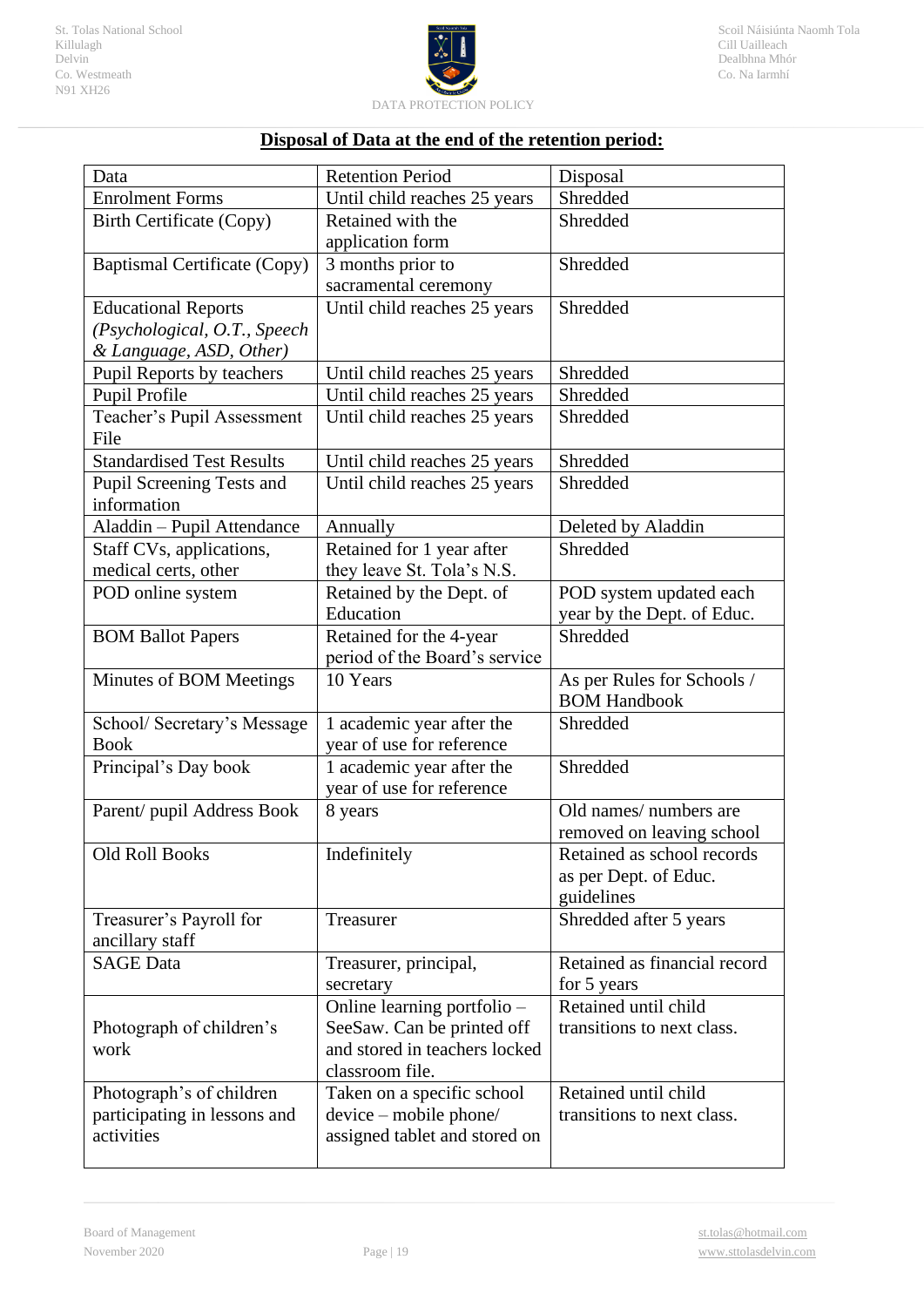

|                            | school laptops backed up to<br>the school OneDrive |                              |
|----------------------------|----------------------------------------------------|------------------------------|
| Samples of School work for | Stored in teachers locked                          | Retained until end of school |
| assessment purposes        | classroom file.                                    | year and sent home with      |
|                            |                                                    | child.                       |

#### **All filing Cabinets are locked at all times and office areas are locked when school is closed.**

#### **ACTIONS:**

#### **Data Processors which are contracted by the Board of Management must supply a service agreement:**

- 1. Aladdin.schools (Written Service Agreement in place)
- 2. Textaparent

#### **Security of the Data while under the control of the BOM**

- 1. New filing cabinets to be purchased for storage of pupil personal data documents which must be stored from leaving  $6<sup>th</sup>$  class until the person is 21yrs.
- 2. A filing cabinet with lock is provided in each classroom
- 3. CCTV Recording unit to be replaced and the whole system to be moved to the Secretary's Office. This system may need to be upgraded (Merrion Security notified)
- 4. Shredder purchased
- 5. All parents to be given a new GDRP Consent Form September 2018 consenting/ not consenting to photos or other media images usage

#### **Data Protection Policy is in place & CCTV Monitoring Policy and Mobile Phone/ Device Policy**

#### **Policies relative to Data Protection:**

- 1. St. Tola's Data Protection & Record-keeping Policy (Ratified October 2017)
- 2. CCTV Monitoring Policy (Ratified May  $16<sup>th</sup> 2018$ )
- 3. Mobile Phone & Devise Use (Ratified May  $16<sup>th</sup> 2018$ )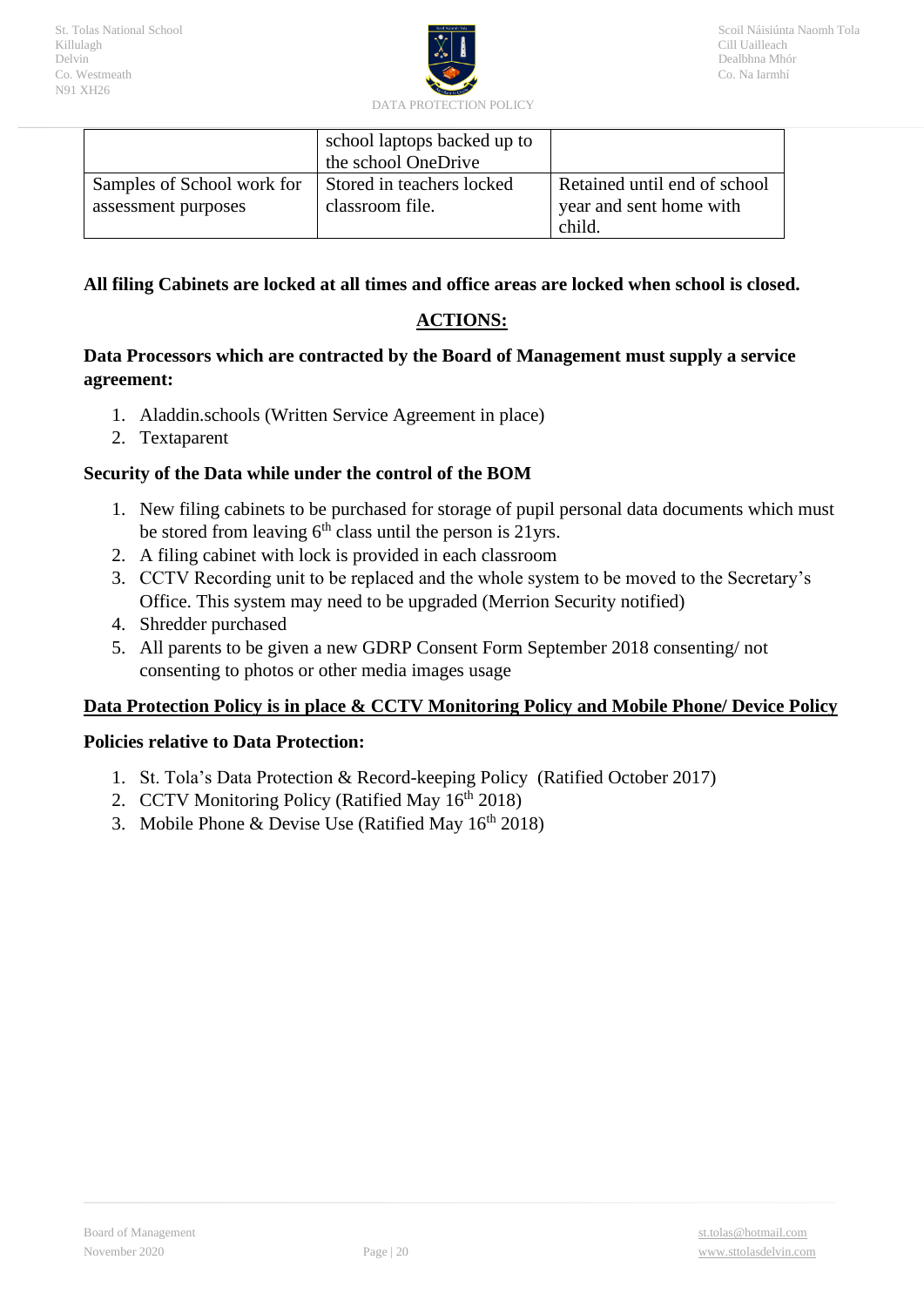

**APPENDIX 11 RETENTION PERIOD**

#### Data Retention Periods for schools

| <b>Pupil Related</b>                                                                                                                      | <b>Retention Periods</b>                                                                                                             |  |
|-------------------------------------------------------------------------------------------------------------------------------------------|--------------------------------------------------------------------------------------------------------------------------------------|--|
| School Register/Roll Books                                                                                                                | Indefinitely<br>Hold                                                                                                                 |  |
| <b>Enrolment Forms</b>                                                                                                                    | until Pupil is 25 Years                                                                                                              |  |
|                                                                                                                                           | <b>Never Destroy</b>                                                                                                                 |  |
| Disciplinary notes                                                                                                                        | Hold until pupil is 25 Years                                                                                                         |  |
| Test Results - Standardised                                                                                                               | <b>Never Destroy</b>                                                                                                                 |  |
| Psychological Assessments etc.                                                                                                            | <b>Never Destroy</b>                                                                                                                 |  |
| <b>SEN Files/IEPS</b>                                                                                                                     | <b>Never Destroy</b>                                                                                                                 |  |
|                                                                                                                                           | <b>Never Destroy</b>                                                                                                                 |  |
| <b>Accident Reports</b>                                                                                                                   | <b>Never Destroy</b>                                                                                                                 |  |
| <b>Child Protection Reports/Records</b>                                                                                                   |                                                                                                                                      |  |
| S.29 Appeals                                                                                                                              |                                                                                                                                      |  |
| <b>Interview Records</b><br><b>Interview Board</b><br><b>Marking Scheme</b><br>Board of Management notes (for unsuccessful<br>candidates) | 18 months from close of competition plus 6<br>months in case Equality Tribunal needs to<br>inform school that a claim is being taken |  |
| <b>Staff Records</b>                                                                                                                      |                                                                                                                                      |  |
| <b>Contract of Employment</b>                                                                                                             | Retention for duration of employment $+7$                                                                                            |  |
| <b>Teaching Council Registration</b>                                                                                                      | years                                                                                                                                |  |
| <b>Vetting Records</b>                                                                                                                    |                                                                                                                                      |  |
| Accident/Injury at work Reports                                                                                                           | (6 years to make a claim against the school<br>plus 1 year for proceedings to be served on<br>school)                                |  |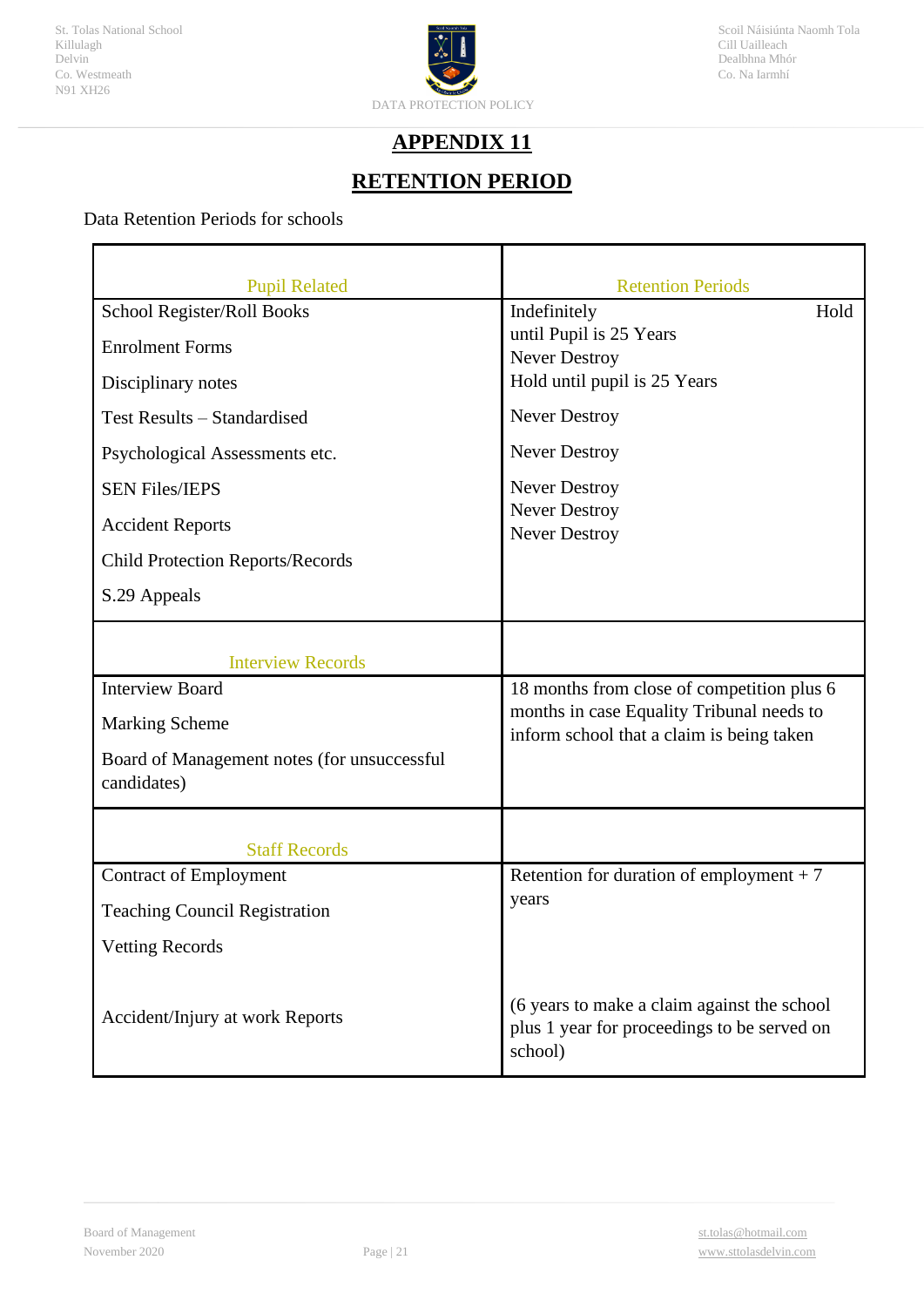

| <b>BoM Records</b>                                                                                                                                                                                                                                                                                                |                                                                                         |
|-------------------------------------------------------------------------------------------------------------------------------------------------------------------------------------------------------------------------------------------------------------------------------------------------------------------|-----------------------------------------------------------------------------------------|
| <b>BOM</b> Agenda and Minutes                                                                                                                                                                                                                                                                                     | Indefinitely                                                                            |
| CC TV Recordings                                                                                                                                                                                                                                                                                                  | 28 days normally. In the event of criminal<br>investigation $-$ as long as is necessary |
| Payroll & Taxation                                                                                                                                                                                                                                                                                                | Revenue require a 6-year period after the end<br>of the tax year                        |
| Invoices/receipts                                                                                                                                                                                                                                                                                                 | <b>Retain for 7 Years</b>                                                               |
| <b>Audited Accounts</b><br>$\mathbf{H}^T$ , the contribution of the definition $\mathbf{D}$ , and $\mathbf{D}$ , and $\mathbf{D}$ , and $\mathbf{D}$ , and $\mathbf{D}$ , and $\mathbf{D}$ , and $\mathbf{D}$ , and $\mathbf{D}$ , $\mathbf{D}$ , $\mathbf{D}$ , $\mathbf{D}$ , $\mathbf{D}$ , $\mathbf{D}$ , $\$ | Indefinitely                                                                            |

*Why, in certain circumstances, does the Data Protection Commission recommend the holding of records until the former pupil has attained 25 years of age?* 

*The reasoning is that a pupil reaches the age of majority at 18 years and that there should be a 6 year limitation period in which it would be possible to take a claim against a school, plus 1 year for proceedings to be served on a school. The Statute of Limitations imposes a limit on a right of action so that after a prescribed period any action can be time barred.*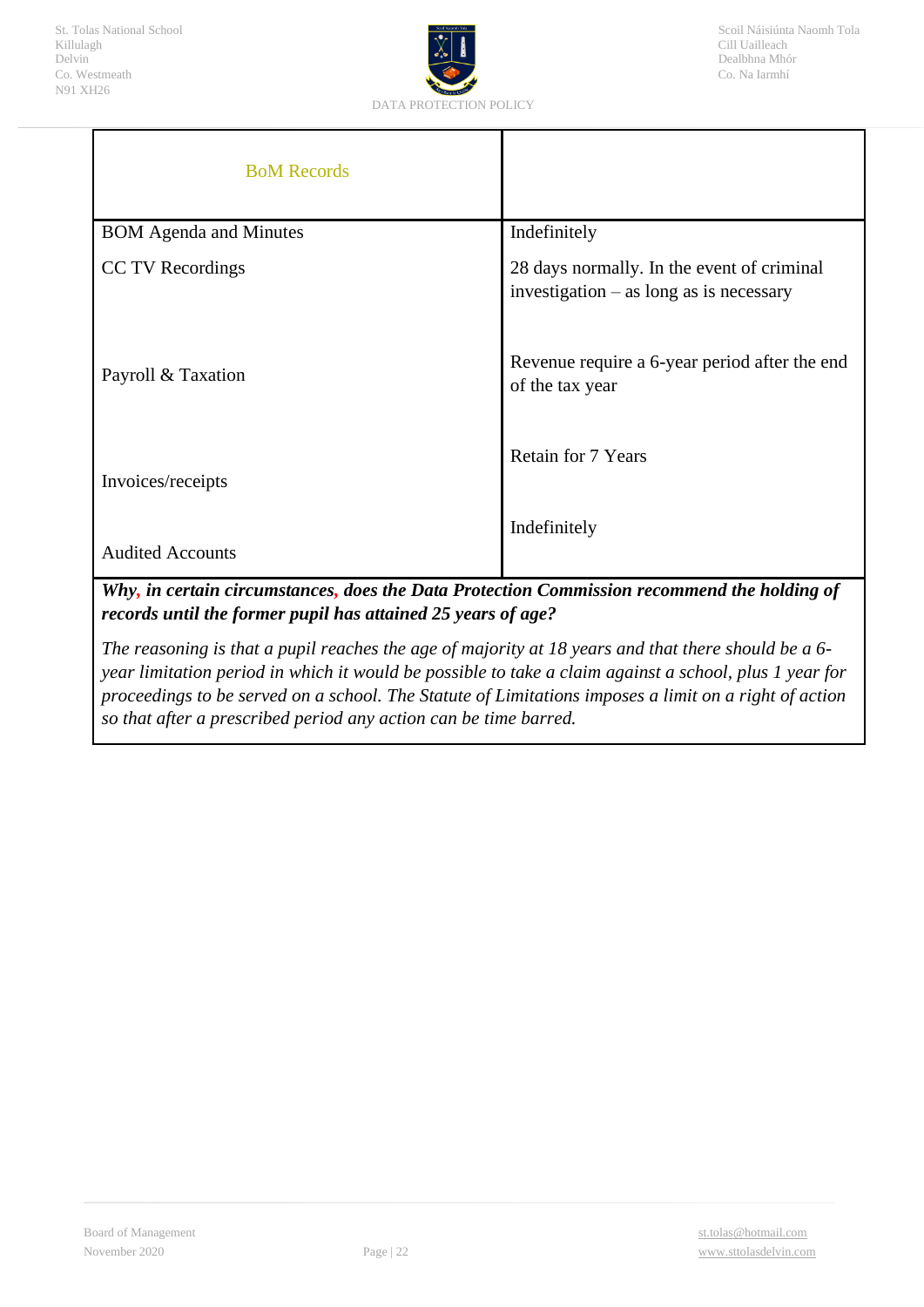

### **WEBSITE PRIVACY STATEMENT**

**St. Tolas** is committed to preserving the privacy of all visitors to **https://www.sttolasdelvin.com/**  ("our website"). This privacy statement relates to our practices in connection with our website and is designed to assist you in understanding how we collect, use and safeguard the personal information you provide to us and to assist you in making informed decisions when using our site and our services. St. Tolas fully respects your right to privacy. We will not collect personal information/personal data about you when you visit our website unless you choose to provide that information using the "*Contact us*" form.

By using this site, you consent to the collection and use of your information under the terms of this privacy statement which is in accordance with the Data Protection Acts 1988 to 2018, the European Communities (Electronic Communications Networks and Services) (Privacy and Electronic Communications) Regulations 2011 and the EU General Data Protection Regulation (GDPR). Please read the following privacy statement to understand how we use and protect the information that you choose to provide to us.

#### *What Information Do We Collect?*

When you visit our website you may provide us with two types of information:

- Personal information you knowingly choose to disclose that is collected on an individual basis, and
- Statistical web site use information collected on an aggregate basis as you and others browse through our website(s)

#### **INFORMATION, PERSONAL AND NON-PERSONAL, YOU CHOOSE TO PROVIDE**

#### *Email address*

When you visit our website you may wish to provide certain information about yourself, such as when you complete our "*Contact Us*" form. **St. Tolas** does not collect any personal data about you on this website, apart from the information which you volunteer to send us in the "*Contact Us*" form

#### *Web Site Use Information*

Where you visit our website, certain non-personal data is available to us through our internet service provider. This non-personal data is collected on a statistical, aggregate, non-individual basis. This information may include the IP address from which you access our website, the type of internet browser used to access our website, the type of operating system used to access our website, the "toplevel" domain name used (ie, .com, .org, etc.), the date and time of your visit to our website and the number of pages you visited on our website

#### *How Do We Use the Information That You Provide to Us?*

Any information, which you provide using the "*Contact Us*" form, is not made available to any third parties and is only used by **St. Tolas** in line with the purposes for which you provided it (e.g. to contact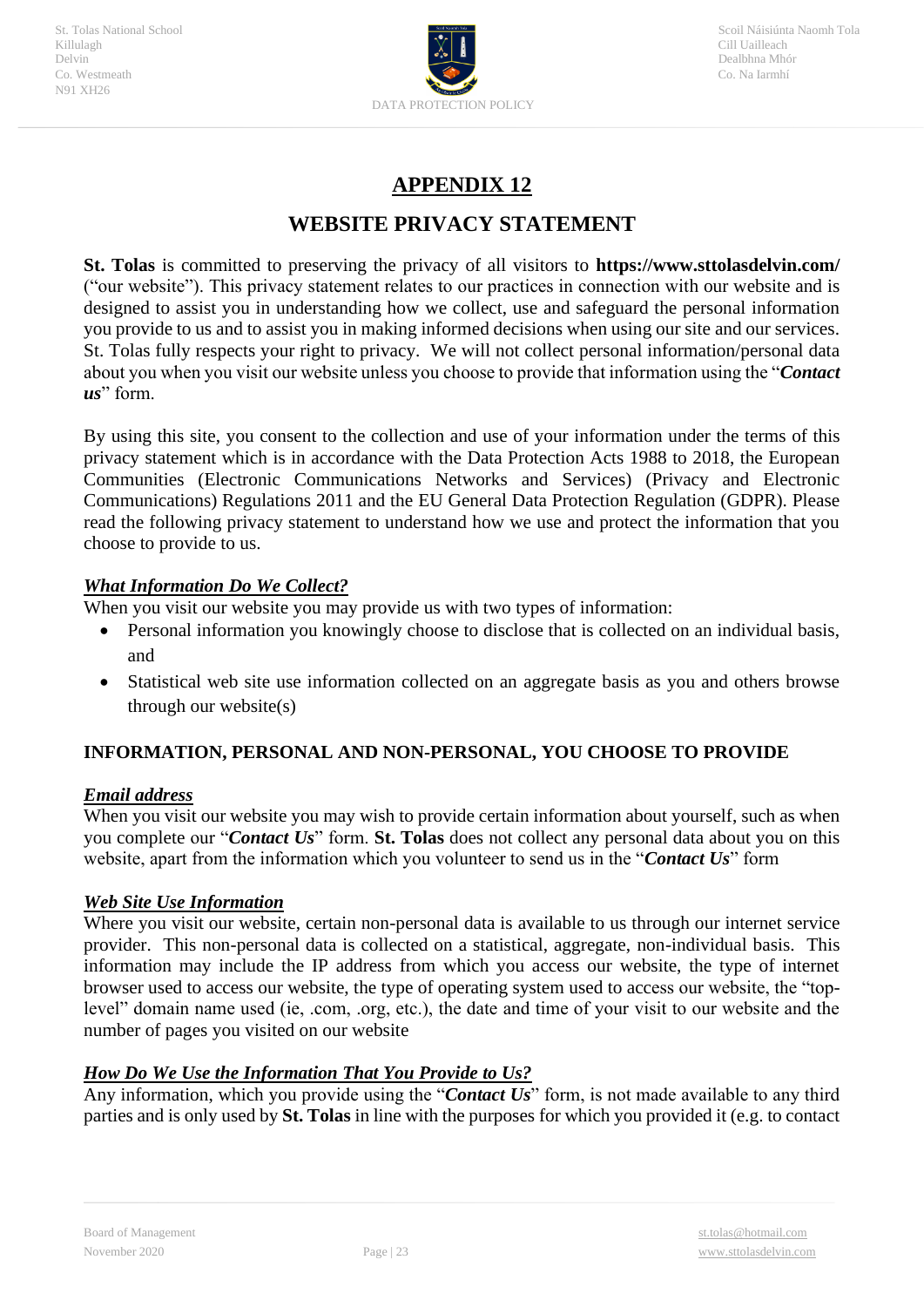

you and answer any queries which you have raised in the "*Contact Us*" form or to address any other feedback which you send us in the "*Contact Us*" form)

#### *Disclosure to Other People:*

We do not disclose, sell or distribute any personal information which you send to us to any third parties. We may pass aggregate information on the usage of our site to third parties, but this will not include information that can be used to identify you. Your personal data may also be anonymised and used for statistical purposes. Unless required to do so by law, we will not otherwise share, sell or distribute any of the information you provide to us without your consent.

#### *IP Addresses:*

An IP address is a number that is assigned to your computer automatically when you use the internet. When you visit any web page in our website, our servers log your IP address. We may use your IP address to help diagnose problems with our server and to administer our website. Your IP address is also used to help identify you and to gather broad demographic information.

#### *What Are Cookies?*

Cookies are a feature of web browser software that allows web servers to recognise the computer used to access a website. Cookies are small pieces of data that are stored by a user's web browser on the user's hard drive

Cookies can remember what information a user accesses on one web page to simplify subsequent interactions with that web site by the same user or to use the information to streamline the web page and to complete commercial transactions over the Internet. Cookies should make your online experience easier and more personalized

*Our website uses cookies to keep track of your access to the site. By using our website, you agree that we can place these types of cookies on your device*

Your browser will give you the option of preventing websites using cookies, or deleting cookies that have been accepted. Your browser's help service or help manual will show you how this is done. If you do not want your browser to accept cookies, you can "turn off" the cookie acceptance setting on your browser setting. However, you must note that this may stop our website from working properly on your device. If you do not change your browser settings to refuse cookies, our website will issue cookies when you visit our website. If you continue to use our website, you agree and consent to our use of cookies on your device

#### *Security*

We employ security measures to protect your information from access by unauthorised persons and to guard against unlawful processing, accidental loss, destruction and damage and we will do our best to ensure that all records we hold remain secure in line with our obligations under Data Protection Acts 1988 to 2018. We take our security responsibilities seriously, employing appropriate physical and technical measures. We review our security procedures regularly.

#### *Retention*

We do not retain your personal data for longer than it is necessary for us to comply with the purpose for which you gave it to us. Any personal data which you provide to us using this website will be used in line with the purposes for which you provided it (e.g. to contact you and answer any queries which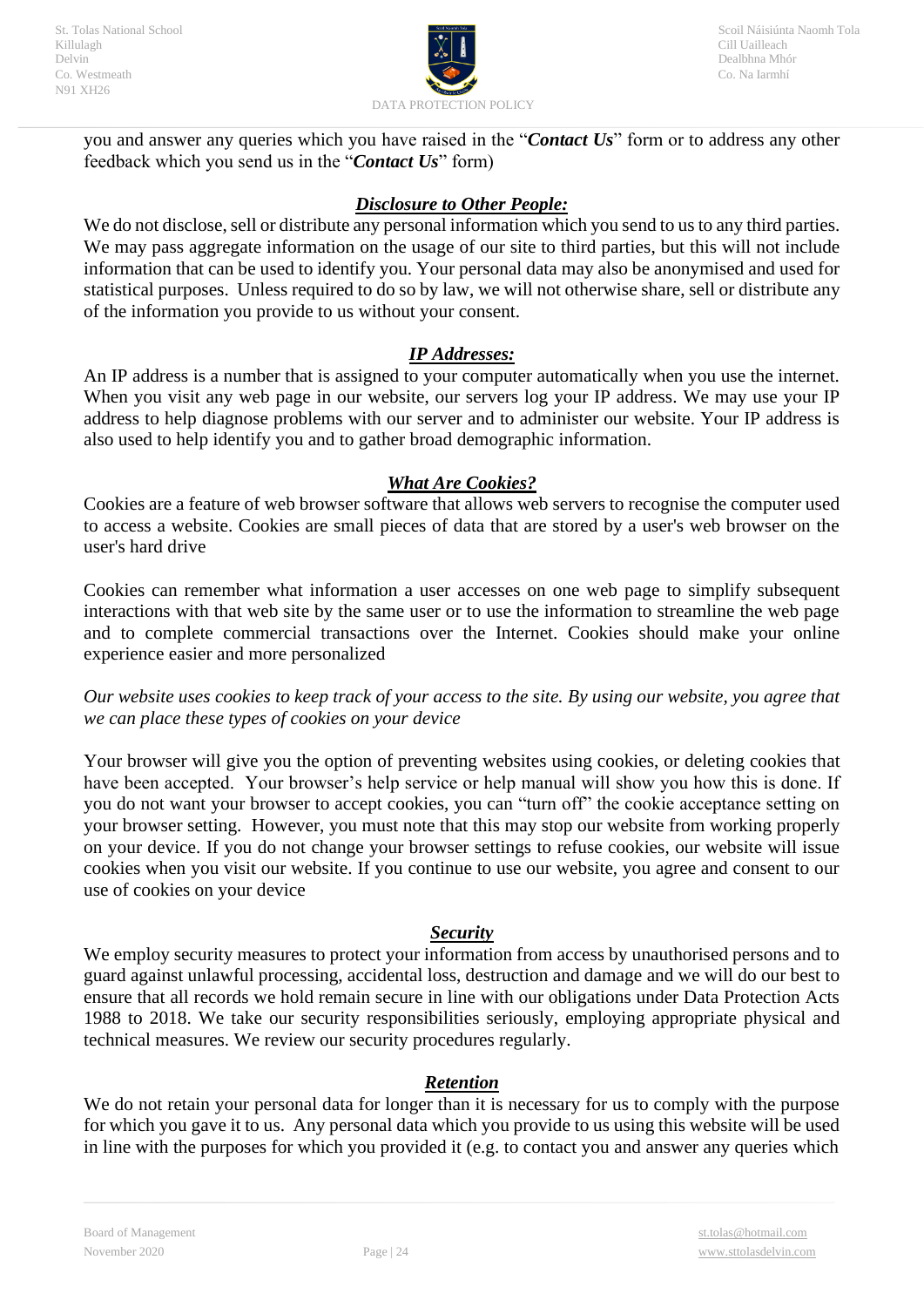

you have raised in the "*Contact Us*" form or to address any other feedback which you send us in the "*Contact Us*" form) and after this purpose has been completed, we will delete your personal data.

#### *Accessing Your Information*

You are entitled to see the information we hold about you. On written request, we supply copies of your personal data, which you may have supplied to us using our website. If you wish to obtain copies of this personal data, you should write to the Board of Management of St. Tolas at Killulagh, Delvin, Co. Westmeath and ask that it provides you with an Access Request Form. Your request will be dealt with as soon as possible and will not take more than a month to process. If you discover that St. Tolas holds inaccurate information about you, you can request that we correct/delete that information.

#### *Websites Linked to Our Website*

Our website may, from time to time, contain links to and from third party websites. We are not responsible for the practices employed by websites linked to or from our website nor the information or content contained therein. Often links to other websites are provided solely as pointers to information on topics that may be useful to the users of our website

Please remember that when you use a link to go from our website to another website, our Privacy Policy is no longer in effect. Your browsing and interaction on any other website, including websites which have a link on our website, is subject to that website's own rules and policies. Please read over those rules and policies before proceeding

By using our website you consent to our collection and use of your personal information as described in this Privacy Policy. If we change our privacy policies and procedures, we will post those changes on our website to keep you abreast of any developments

#### *Contacting Us*

If you are concerned about how your personal data is processed by our website, please bring your concerns to our attention using the contact details below:

The Board of Management, St. Tolas National School, Killulagh, Delvin, Co. Westmeath or by email to [st.tolasnews@hotmail.com](mailto:st.tolasnews@hotmail.com)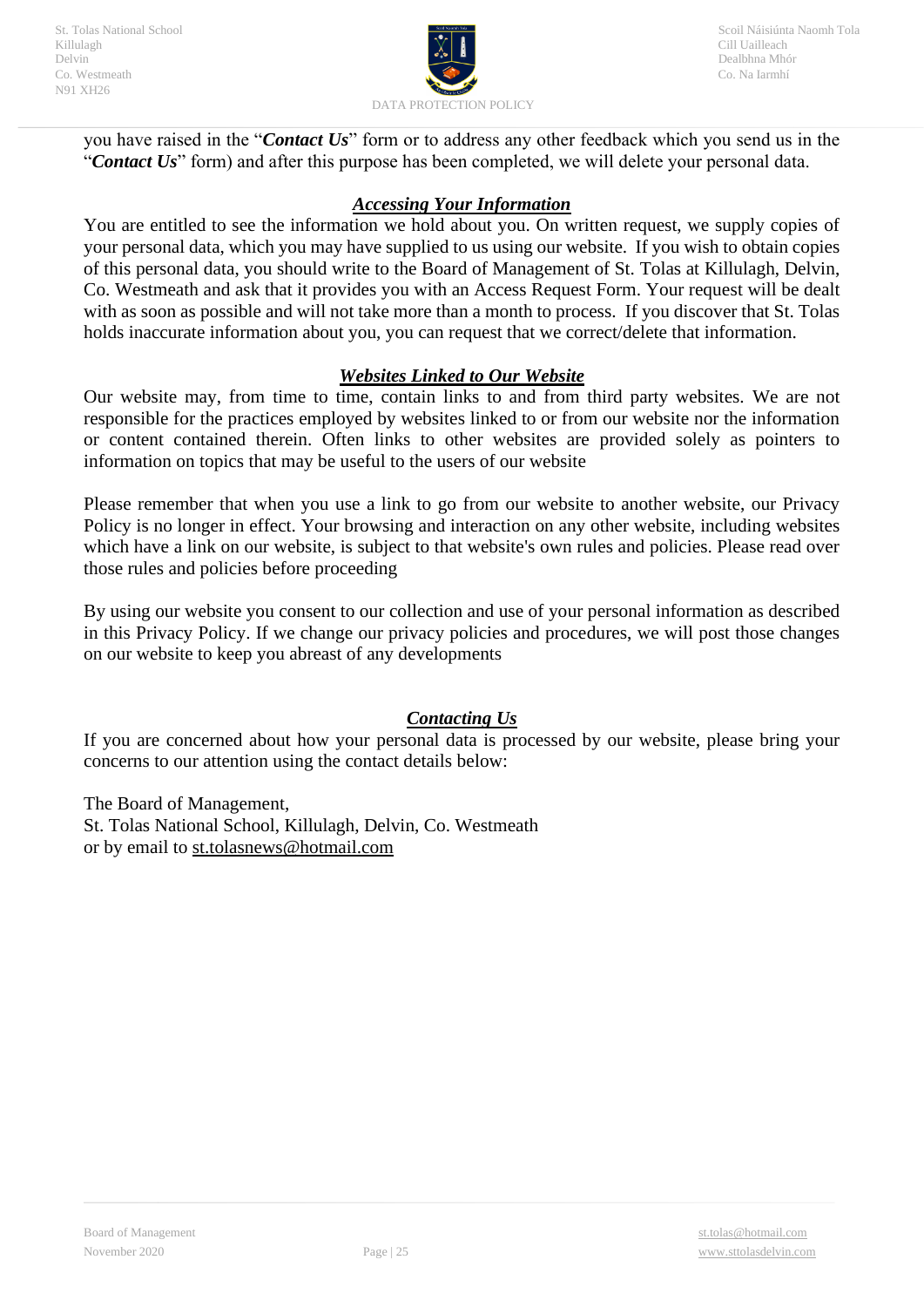

# **Seesaw Privacy, Safety and Security**



Protecting your privacy is fundamental to our mission and business. The following summarize our promises to you.

- We never sell your data or student data: We will never sell or rent your data or create profiles of Seesaw users to sell. Our business model is straightforward: we charge schools and districts for optional, additional features on top of our free product.
- We never advertise in Seesaw: We have no interest in advertising in Seesaw. Again, our business model is straightforward: we charge schools and districts for optional, additional features on top of our free product.
- We don't own the content you add to Seesaw: Students and their schools own the work added to Seesaw. If you'd ever like to save your content elsewhere or use a different product, you can download what you've added to Seesaw to your computer or mobile device. You can also delete your account at any time and we will permanently delete your account and all associated data within 60 days.
- Student work is private to the classroom by default: Teachers control what is shared and with whom. Unless teachers choose to share, no student work is visible outside of the classroom. Teachers can choose to invite family members to see the work their child has added to Seesaw or post some items more publicly (such as to a Seesaw blog)
- We use the latest security industry best practices to protect you: This means we do things like provide secure communication with our servers at all times, encrypt journal content at rest, and run regular 3rd party security audits to make sure your information is secure. Read more about how we keep student data safe at help.seesaw.me.
- We are transparent about our practices, and will notify you if things change: We strive to make our policies easy to understand. If anything substantial were to change with our privacy practices, we would let you know. The privacy policy and terms you agreed to will still apply unless you accept new terms.
- We are compliant with FERPA, COPPA and GDPR: Seesaw is compliant with these important laws so it's safe to use Seesaw in the classroom.

Read our full Privacy Policy on our website at seesaw.me/privacy.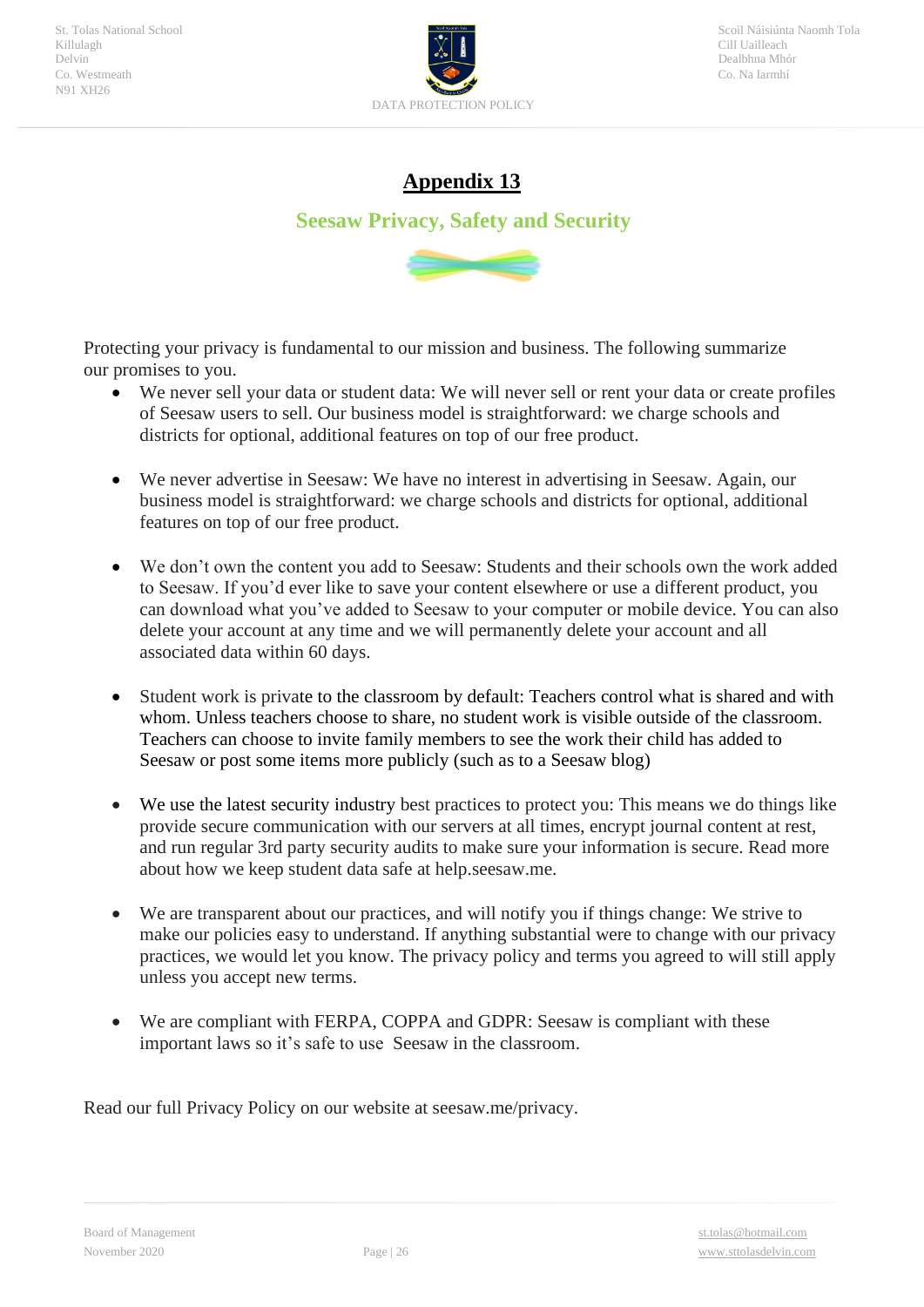

#### Dear Parents:

I am delighted to share with you that this school year our class will be using Seesaw [\(http://seesaw.me\)](http://seesaw.me/), a secure online journal where students can document and reflect on what they are learning in class. Your child will be able to add the things we work on (including photos, videos, worksheets, drawings and voice recordings) to their Seesaw journal and we can share them privately with you and other family members to view and comment on throughout the school year.

In order for your child to use Seesaw, the app needs your child's name in order to be able to associate work like their photos, videos or voice recordings with their account. Seesaw only uses this information to provide the service and doesn't advertise in Seesaw, create profiles of students, or share or sell your child's personal information or journal content. You can read more about their strong privacy promises here: [https://web.seesaw.me/privacy.](https://web.seesaw.me/privacy)

Under an EU law called the General Data Protection Regulation (GDPR), in order for your child to use Seesaw, the school must get your consent. For more information on GDPR, please visit [https://ec.europa.eu/info/law/law-topic/data-protection/reform/rights-citizens.](https://ec.europa.eu/info/law/law-topic/data-protection/reform/rights-citizens)

I hope that your child will enjoy using Seesaw to document and share their learning this year. Please sign below and return this permission slip so that your child can use Seesaw.

 $\frac{1}{\sqrt{2}}$  , and the contract of the contract of the contract of the contract of the contract of the contract of the contract of the contract of the contract of the contract of the contract of the contract of the contra

#### **Please sign below and return the form.**

I give consent for my child, listed below, to use Seesaw for class activities.

Student Name:

Parent Printed Name:

| Parent Signature: | Date: |  |
|-------------------|-------|--|
|                   |       |  |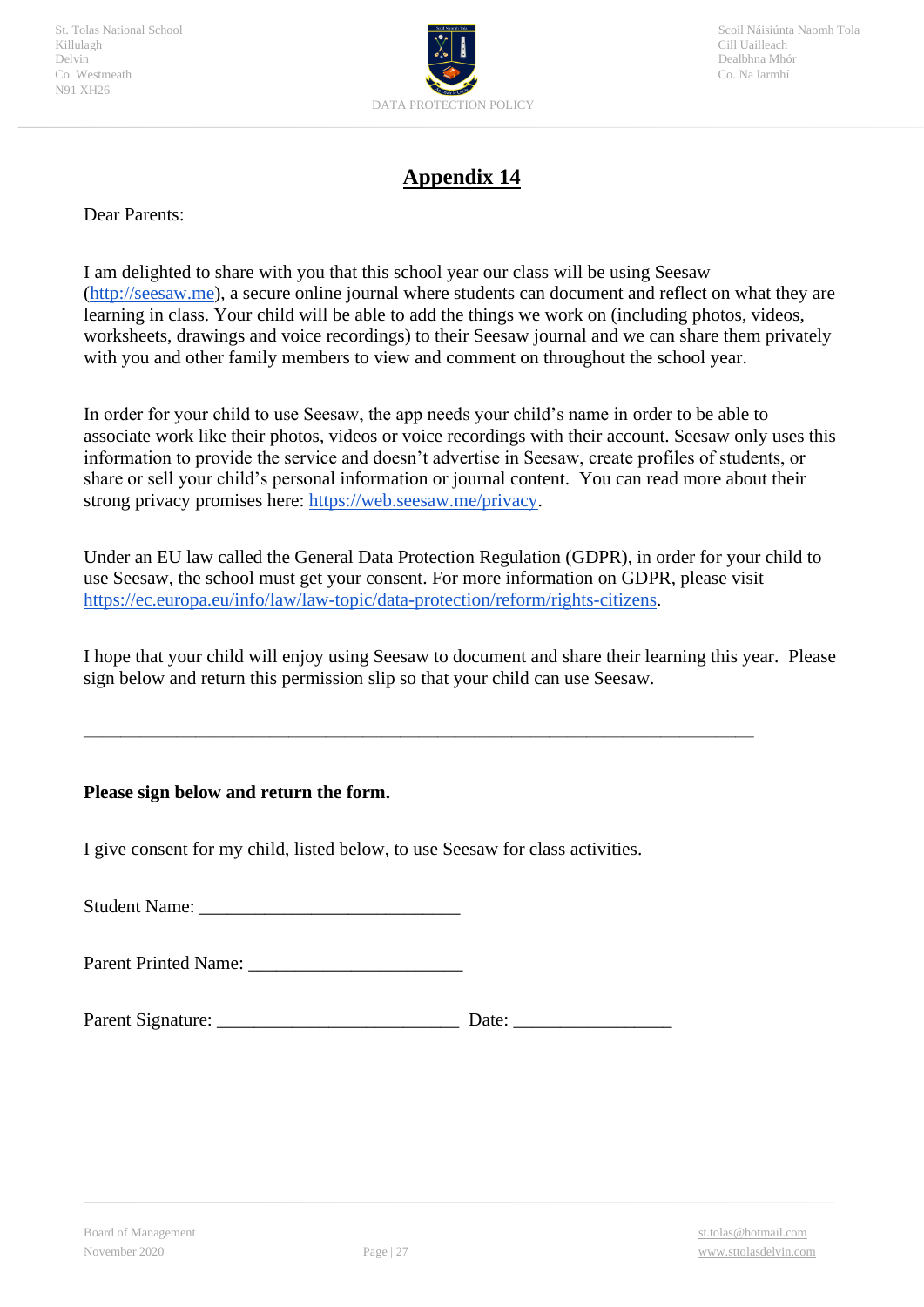

# **Wix.com Privacy Policy**

Wix.com cares deeply about the privacy of its visitors and users. To that end, this Privacy Policy ("Privacy Policy") describes how Wix.com Ltd., together with its affiliated companies worldwide ("Wix", "we", "our", or "us"), collect, use, and share your Personal Information, as well as an explanation of the data rights you may have in that Personal Information. This Privacy Policy applies to all Wix users, including unregistered visitors, registered users, and premium users (collectively, "Users", "you", or "your"), and to all Wix services, including our websites (including and any of its subdomains, the "Website"), web applications ("Wix Apps"), mobile applications ("Mobile Apps"), and related services (collectively, the "Services"). This Privacy Policy is not intended to override the terms of any contract you have with us, nor any rights you may have under other applicable data privacy laws.

Prior to accessing or using our Services, please read this policy and make sure you fully understand our practices in relation to your Personal Information. If you read and fully understand this Privacy Policy, and remain opposed to our practices, you must immediately leave and discontinue all use of any of our Services. If you have any questions or concerns regarding this policy, please contact us at .

# **2. What Personal Information do we collect**

# **2.1. User Information:**

To provide you the Services, we must collect Personal Information relating to an identified or identifiable natural person ("Personal Information"). We collect Personal Information you provide us, from your use of the Services, and from other sources. Here are the types of Personal Information we collect about you:

- 1. Information you provide us. When you register for our Services, purchase and/or register domain names, use any of our Services; and/or when you contact us directly by any communication channel (e.g., Wix's support tickets, emails), you may provide us Personal Information, such as name, email address, phone number, payment information (for Users with Paid Services), information you include in your communications with us and with other users on our platform, and Personal Information contained in scanned identification documents (such as an ID card, driver's license, passport, or official company registration documents).
- 2. Information we collect when you use the Services. When you visit, download, and/or use any of our Services, we may collect aggregated usage Personal Information, such as Visitors' and Users' browsing and 'click-stream' activity on the Services, session heatmaps and scrolls, non-identifying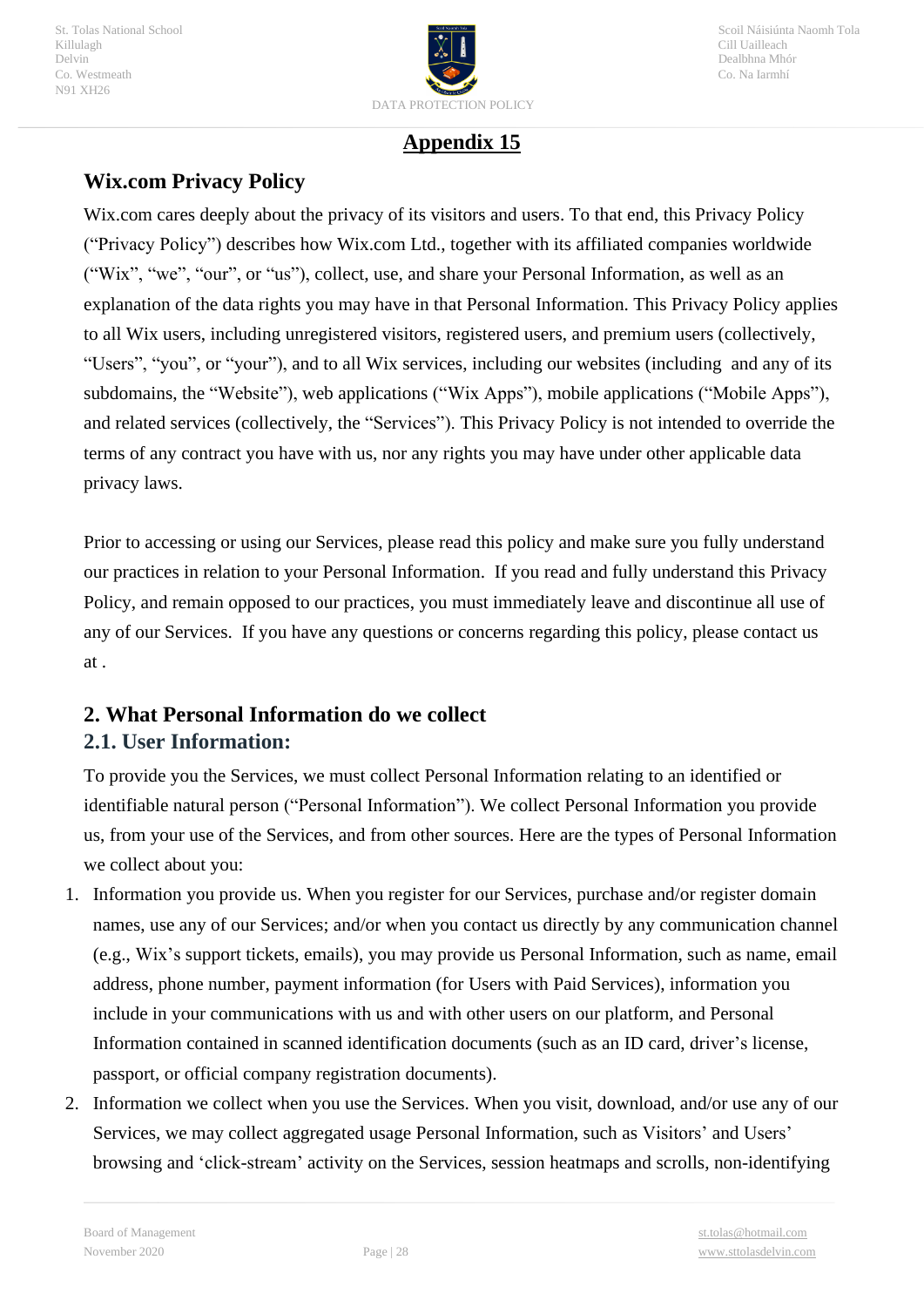

Personal Information regarding the Visitor's or User's device, operating system, internet browser, screen resolution, language and keyboard settings, internet service provider, referring/exit pages, date/time stamps, etc

3. Information we collect from other sources. We may receive Personal Information about you from third-party sources, such as i) security providers , fraud detection and prevention providers for example to help us screen out users associated with fraud, ii) social media platforms, when you login or sign-up using your social media account, we may receive Personal Information from that service (e.g., your username, basic profile Personal Information) and in some cases, we may collect Personal Information from lead enhancement companies which help us to improve our service offering; iii) advertising and marketing partners in order to monitor, manage and measure our ad campaigns.

To provide our Services, we collect Personal Information about our Users.

The Personal Information comes from you when you visit or use our services, Personal Information we collect automatically, and Personal Information we collect from other sources.

### **2.2. Users of Users Personal Information**

We may also collect Personal Information pertaining to visitors and users of our User's websites or services ("Users-of-Users"), solely for and on our Users' behalf (as further described in [Section](https://www.wix.com/about/privacy/) [6](https://www.wix.com/about/privacy/) below).

### **2.3. Wix Jobs Applicant Information**

We also collect information that is provided to us by Wix jobs candidates ("Applicants"), when they apply to any of the open positions published at , by e-mail or otherwise (as further described in [Section](https://www.wix.com/about/privacy/) 15 below)

### **Why do We collect such Personal information**

We use your Personal Information for the following purposes:

- 1. To provide and operate the Services;
- 2. .To further develop, customize, expand, and improve our Services, based on Users' common or personal preferences, experiences and difficulties;
- 3. To provide our Users with ongoing customer assistance and technical support;
- 4. To be able to contact our Users with general or personalized service-related notices and promotional messages (as further detailed in [Section](https://www.wix.com/about/privacy/) 8 below);
- 5. To help us to update, expand and analyze our records to identify new customers;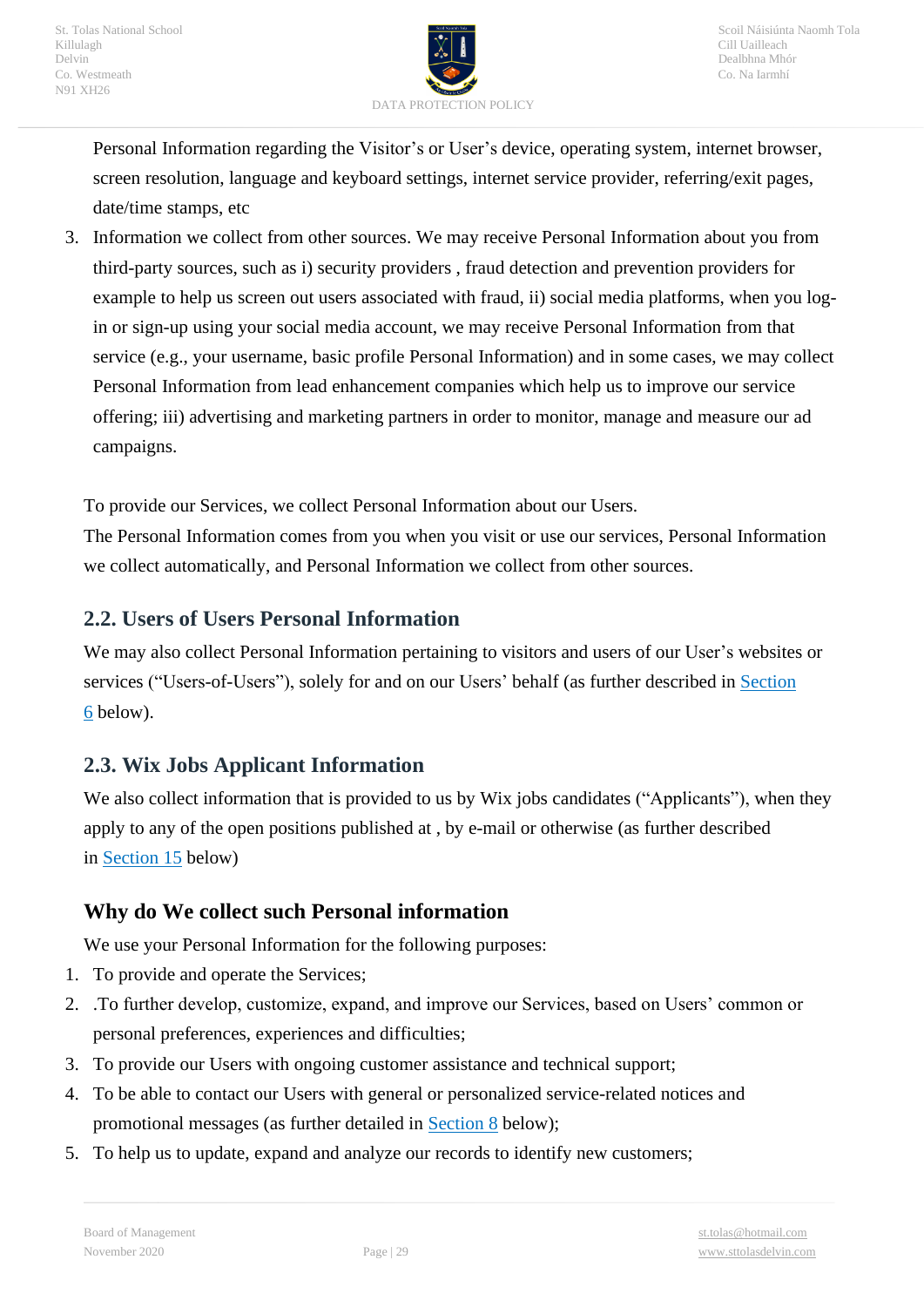

- 6. To facilitate, sponsor, and offer certain contests, events, and promotions, determine participants' eligibility, monitor performance, contact winners, and grant prizes and benefits;
- 7. To analyse our performance and marketing activities;
- 8. To create aggregated statistical data and other aggregated and/or inferred information, which we or our business partners may use to provide and improve our respective services;
- 9. To provide you with professional assistance, only upon your request;
- 10. To enhance our data security and fraud prevention capabilities; and
- 11. To comply with any applicable laws and regulations.

We use your Personal Information for the purposes set out in Section 3 where:

- 1. Our use of your Personal Information is necessary to perform a contract or to take steps to enter into a contract with you (e.g. to provide you with a website builder, to provide you with our customer assistance and technical support);
- 2. Our use of your Personal Information is necessary to comply with a relevant legal or regulatory obligation that we have; or
- 3. Our use of your Personal Information is necessary to support legitimate interests and business purposes (for example, to maintain and improve our Services and the effectiveness of Wix by identifying technical issues), provided it is conducted in a way that is proportionate and that respects your privacy rights.

*See More at https://www.wix.com/about/privacy*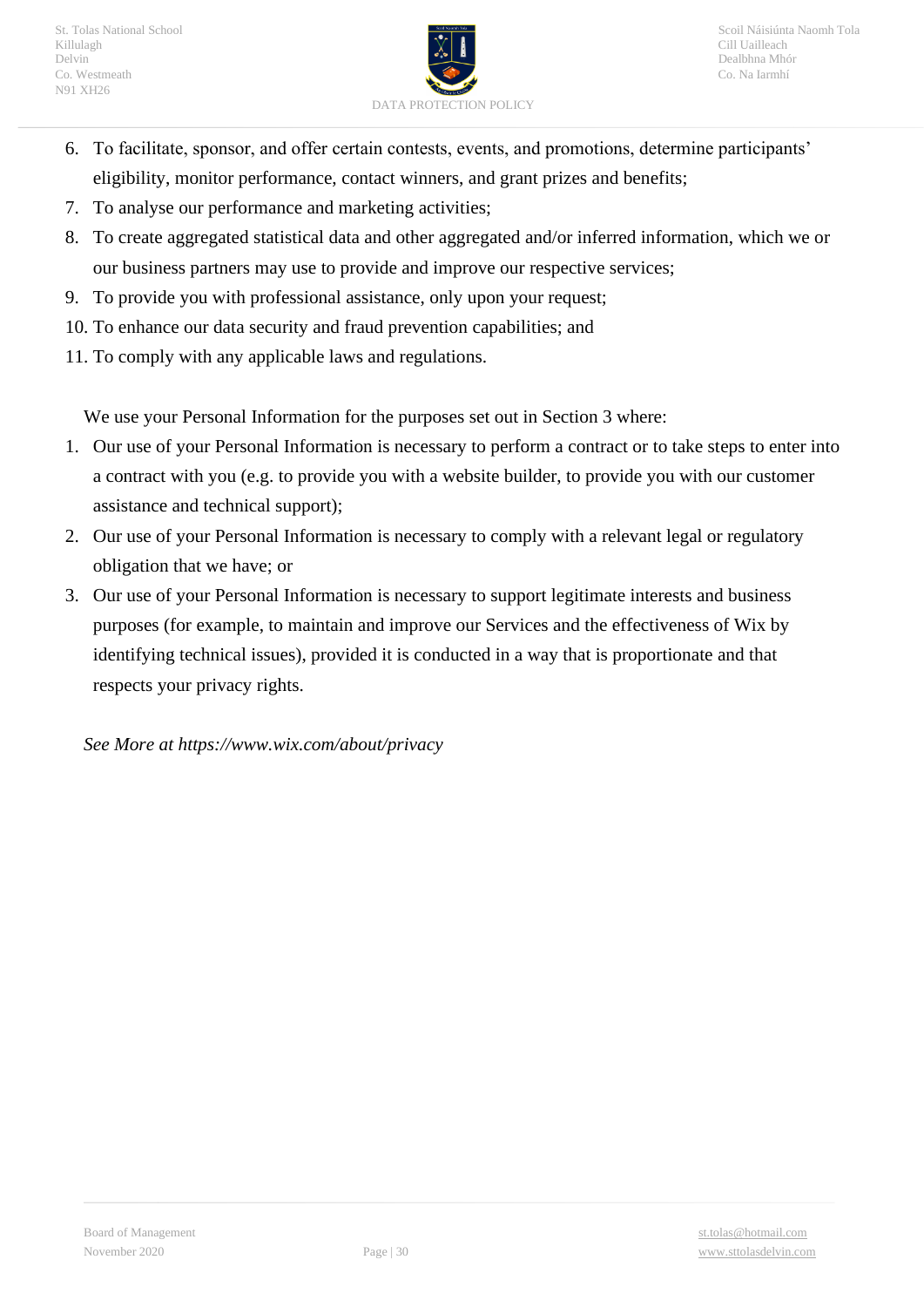

# **Word Press.org - Privacy Policy**

WordPress.org websites (collectively "WordPress.org" in this document) refer to sites hosted on the WordPress.org, WordPress.net, WordCamp.org, BuddyPress.org, bbPress.org, and other related domains and subdomains thereof. This privacy policy describes how WordPress.org uses and protects any information that you give us. We are committed to ensuring that your privacy is protected. If you provide us with personal information through WordPress.org, you can be assured that it will only be used in accordance with this privacy statement.

### **Website Visitors**

Like most website operators, WordPress.org collects non-personally-identifying information of the sort that web browsers and servers typically make available, such as the browser type, language preference, referring site, and the date and time of each visitor request. WordPress.org's purpose in collecting non-personally identifying information is to better understand how WordPress.org's visitors use its website. From time to time, WordPress.org may release non-personally-identifying information in the aggregate, e.g., by publishing a report on trends in the usage of its website. WordPress.org also collects potentially personally-identifying information like Internet Protocol (IP) addresses. WordPress.org does not use IP addresses to identify its visitors, however, and does not disclose such information, other than under the same circumstances that it uses and discloses personally-identifying information, as described below.

### **Gathering of Personally-Identifying Information**

Certain visitors to WordPress.org choose to interact with WordPress.org in ways that require WordPress.org to gather personally-identifying information. The amount and type of information that WordPress.org gathers depends on the nature of the interaction. For example, we ask visitors who use our forums to provide a username and email address.

In each case, WordPress.org collects such information only insofar as is necessary or appropriate to fulfill the purpose of the visitor's interaction with WordPress.org. WordPress.org does not disclose personally-identifying information other than as described below. And visitors can always refuse to supply personally-identifying information, with the caveat that it may prevent them from engaging in certain website-related activities, like purchasing a WordCamp ticket.

All of the information that is collected on WordPress.org will be handled in accordance with GDPR legislation.

### **Protection of Certain Personally-Identifying Information**

WordPress.org discloses potentially personally-identifying and personally-identifying information only to those of project administrators, employees, contractors, and affiliated organizations that (i) need to know that information in order to process it on WordPress.org's behalf or to provide services available through WordPress.org, and (ii) that have agreed not to disclose it to others. Some of those employees, contractors and affiliated organizations may be located outside of your home country; by using WordPress.org, you consent to the transfer of such information to them.

WordPress.org will not rent or sell potentially personally-identifying and personally-identifying information to anyone. Other than to project administrators, employees, contractors, and affiliated organizations, as described above, WordPress.org discloses potentially personally-identifying and personally-identifying information only when required to do so by law, if you give permission to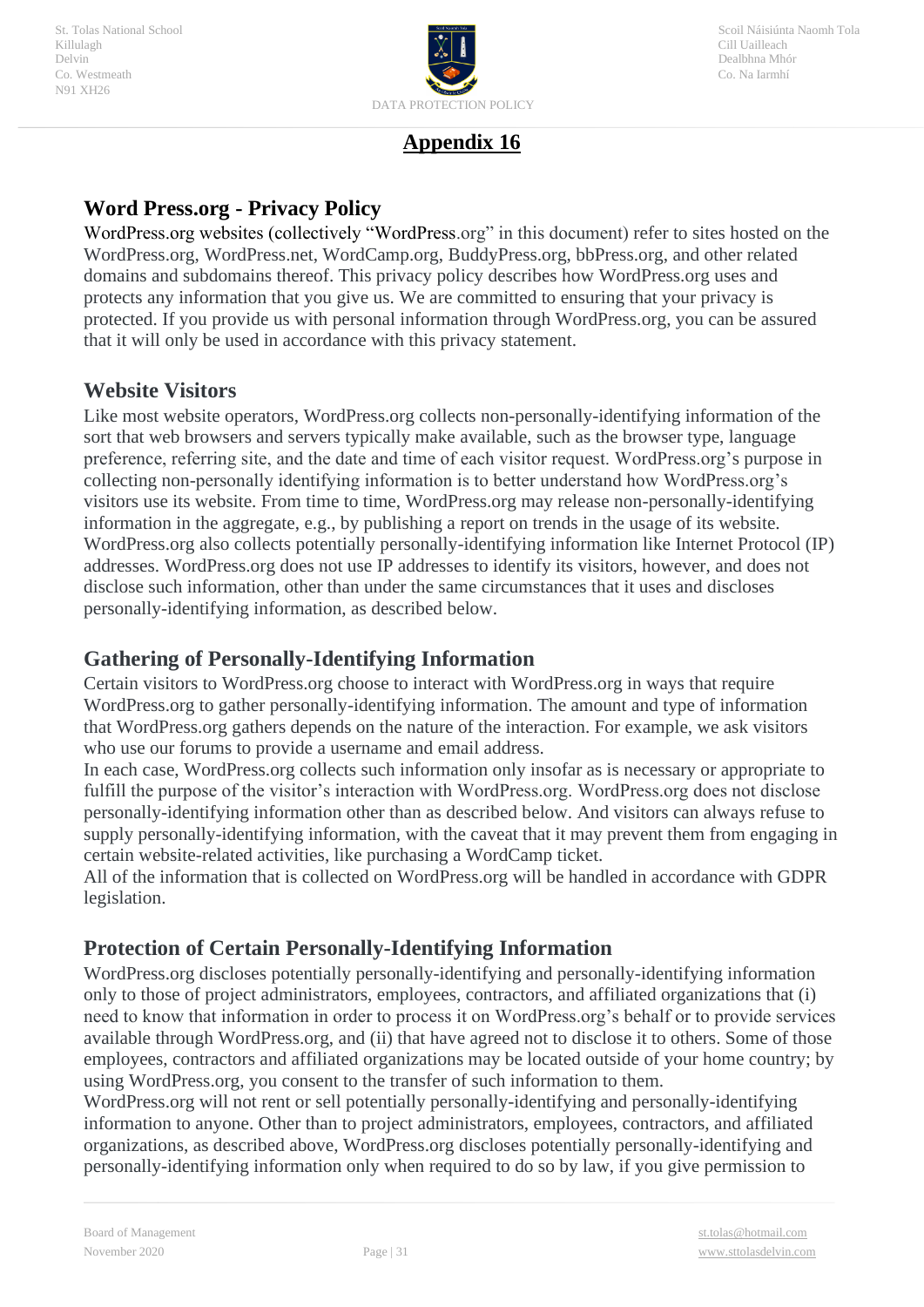

have your information shared, or when WordPress.org believes in good faith that disclosure is reasonably necessary to protect the property or rights of WordPress.org, third parties, or the public at large.

If you are a registered user of a WordPress.org website and have supplied your email address, WordPress.org may occasionally send you an email to tell you about new features, solicit your feedback, or just keep you up to date with what's going on with WordPress.org and our products. We primarily use our blog to communicate this type of information, so we expect to keep this type of email to a minimum.

If you send us a request (for example via a support email or via one of our feedback mechanisms), we reserve the right to publish it in order to help us clarify or respond to your request or to help us support other users. WordPress.org takes all measures reasonably necessary to protect against the unauthorized access, use, alteration, or destruction of potentially personally-identifying and personally-identifying information.

### **Use of personal information**

We use the information you provide to register for an account, attend our events, receive newsletters, use certain other services, or participate in the WordPress open source project in any other way. We will not sell or lease your personal information to third parties unless we have your permission or are required by law to do so.

We would like to send you email marketing communication which may be of interest to you from time to time. If you have consented to marketing, you may opt out later.

You have a right at any time to stop us from contacting you for marketing purposes. If you no longer wish to be contacted for marketing purposes, please click on the unsubscribe link at the bottom of the email.

### **Legal grounds for processing personal information**

We rely on one or more of the following processing conditions:

- our legitimate interests in the effective delivery of information and services to you;
- explicit consent that you have given;
- legal obligations.

### **Access to data**

You have the right to request a copy of the information we hold about you. If you would like a copy of some or all your personal information, please follow the instructions at the end of this section. All WordCamp attendee-provided data can be viewed and changed by the attendee via the Access Token URL that is emailed to confirm a successful ticket purchase.

WordPress.org user accounts can be edited by following these steps:

- 1. Visit [https://login.wordpress.org/,](https://login.wordpress.org/) and enter your username and password.
- 2. You will be redirected to https://profiles.wordpress.org/your\_username.
- 3. Click the "Edit" link next to your username.
- If you would like to request access to your account data, please follow these steps:
- 1. Visit [https://wordpress.org/about/privacy/data-export-request/.](https://wordpress.org/about/privacy/data-export-request/)
- 2. Enter your email address.
- 3. Click "Accept Declaration and Request Export". Note: If you have a WP.org account, it's recommended you log in before submitting to associate your account with the request.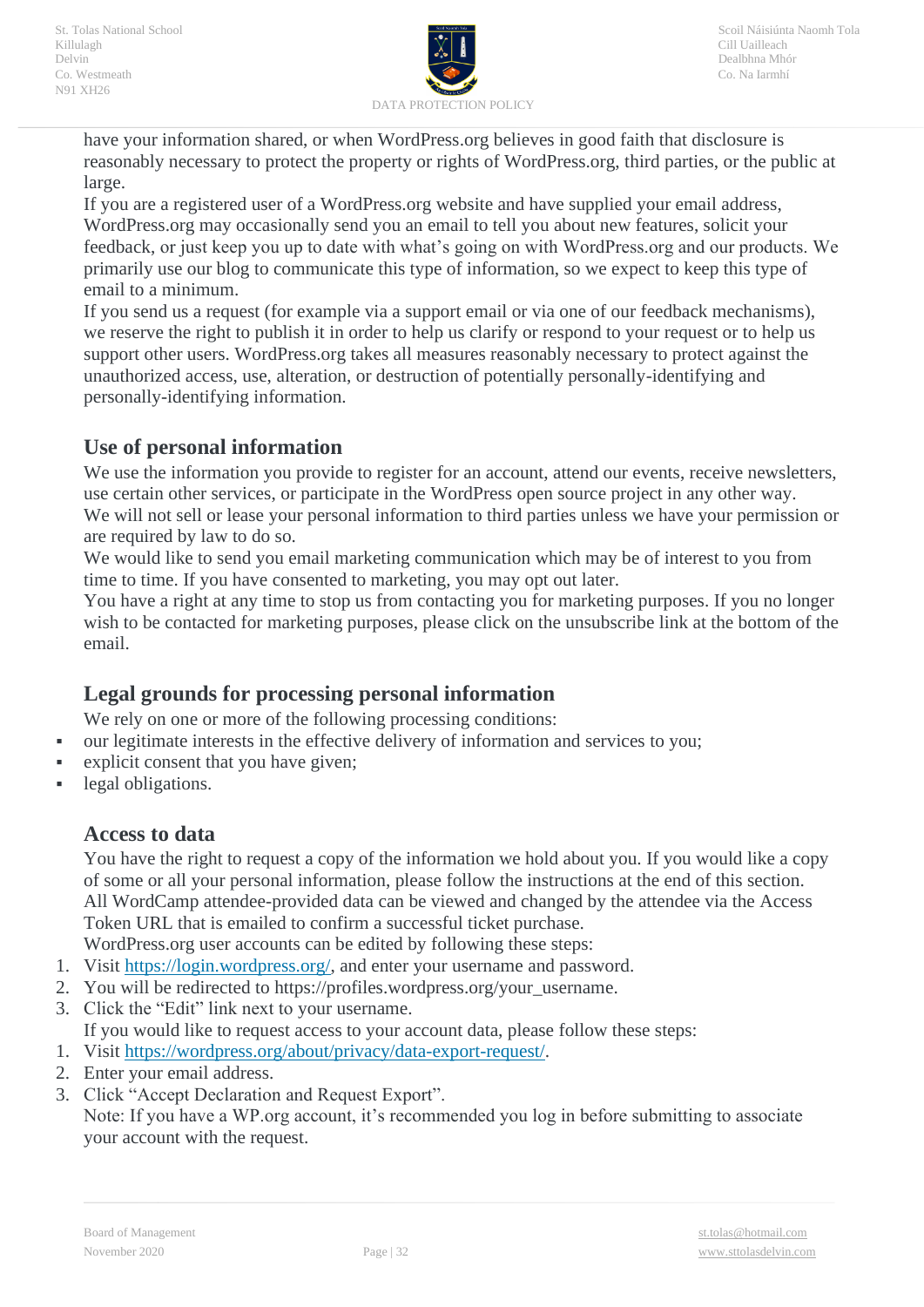

# **Retention of personal information**

We will retain your personal information on our systems only for as long as we need to, for the success of the WordPress open-source project and the programs that support WordPress.org. We keep contact information (such as mailing list information) until a user unsubscribes or requests that we delete that information from our live systems. If you choose to unsubscribe from a mailing list, we may keep certain limited information about you so that we may honor your request. WordPress.org will not delete personal data from logs or records necessary to the operation, development, or archives of the WordPress open-source project.

WordPress.org shall maintain WordCamp attendee data for 3 years to better track and foster community growth, and then automatically delete non-essential data collected via registration. Attendee names and email addresses will be retained indefinitely, to preserve our ability to respond to code of conduct reports.

On WordCamp.org sites, banking/financial data collected as part of a reimbursement request is deleted from WordCamp.org 7 days after the request is marked paid. The reason for the 7-day retention period is to prevent organizers having to re-enter their banking details if a wire fails or if a payment was marked "Paid" in error. Invoices and receipts related to WordCamp expenses are retained for 7 years after the close of the calendar year's audit, by instruction of our financial consultants (auditors & bookkeepers).

When deletion is requested or otherwise required, we will anonymise the data of data subjects and/or remove their information from publicly accessible sites if the deletion of data would break essential systems or damage the logs or records necessary to the operation, development, or archival records of the WordPress open-source project.

If you would like to request deletion of your account and associated data, please follow these steps:

- 1. Visit [https://wordpress.org/about/privacy/data-erasure-request/.](https://wordpress.org/about/privacy/data-erasure-request/)
- 2. Enter your email address.
- 3. Click "Accept Declaration and Request Permanent Account Deletion".

Note: If you have a WP.org account, it's recommended you log in before submitting to associate your account with the request.

# **Rights in relation to your information**

You may have certain rights under data protection law in relation to the personal information we hold about you. In particular, you may have a right to:

- request a copy of personal information we hold about you;
- ask that we update the personal information we hold about you, or independently correct such personal information that you think is incorrect or incomplete;
- ask that we delete personal information that we hold about you from live systems, or restrict the way in which we use such personal information (for information on deletion from archives, see the "Retention of personal information" section);
- object to our processing of your personal information; and/or
- withdraw your consent to our processing of your personal information (to the extent such processing is based on consent and consent is the only permissible basis for processing).

If you would like to exercise these rights or understand if these rights apply to you, please follow the instructions at the end of this Privacy statement.